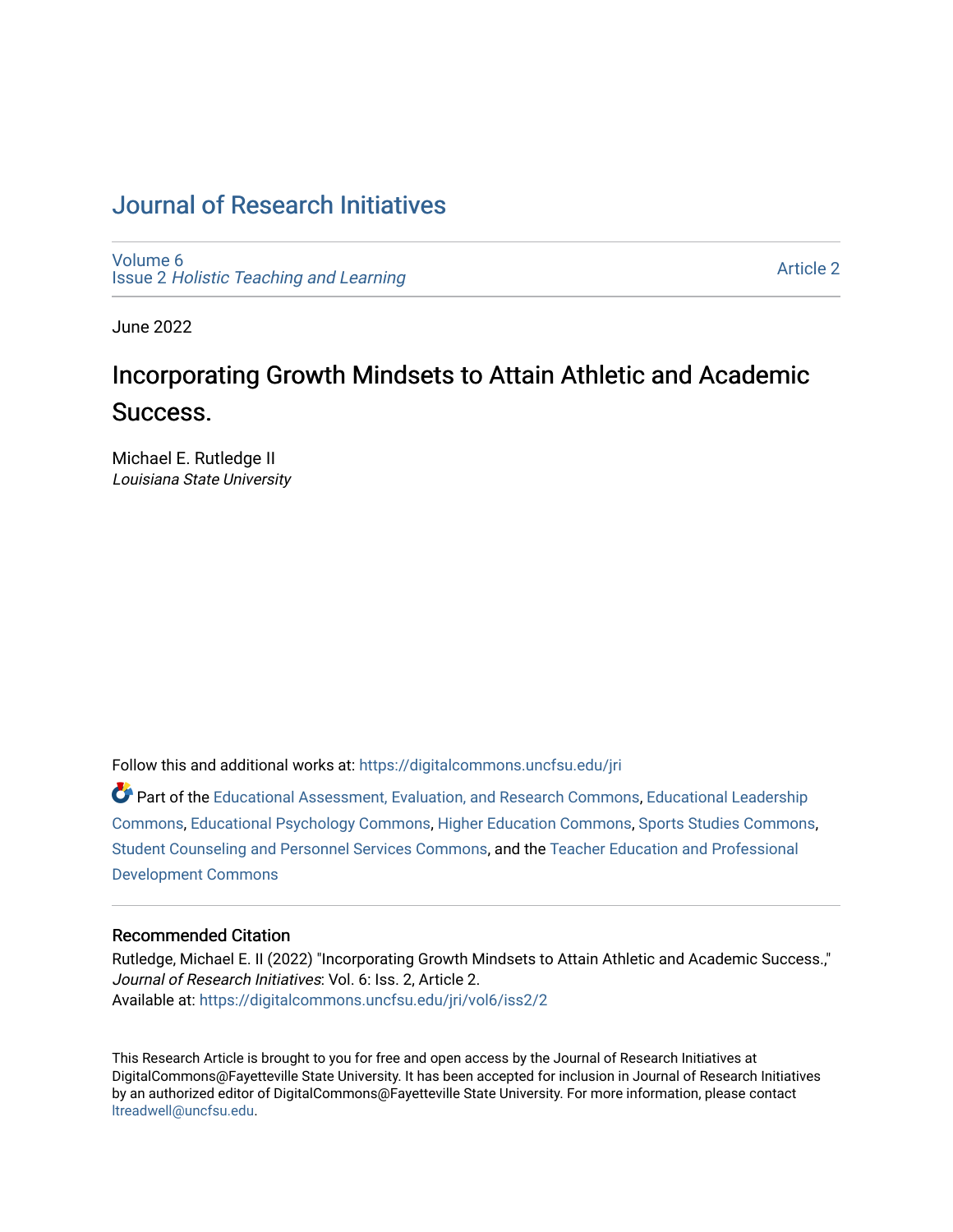# Incorporating Growth Mindsets to Attain Athletic and Academic Success.

## About the Author(s)

Michael E. Rutledge, II, Ph. D. is the Coordinator for the Educational Technology and Higher Education Administration Online Programs at Louisiana State University in the College of Human Science and Education. Dr. Rutledge teaches kinesiology, sport management, and education courses. Prior to making the transition to LSU, he worked as an assistant professor, NCAA certification officer, and learning specialist in FBS and FCS level athletic departments. Dr. Rutledge has presented research findings regarding student athlete success and development at national and international conferences while also coordinating professional development workshops tailored for student athlete success. Dr. Rutledge has also created both general student and student athlete programs that positively increase holistic development, college success, and experience integration.

## Keywords

Growth Mindset, Academic Success, Student Athletes, Motivation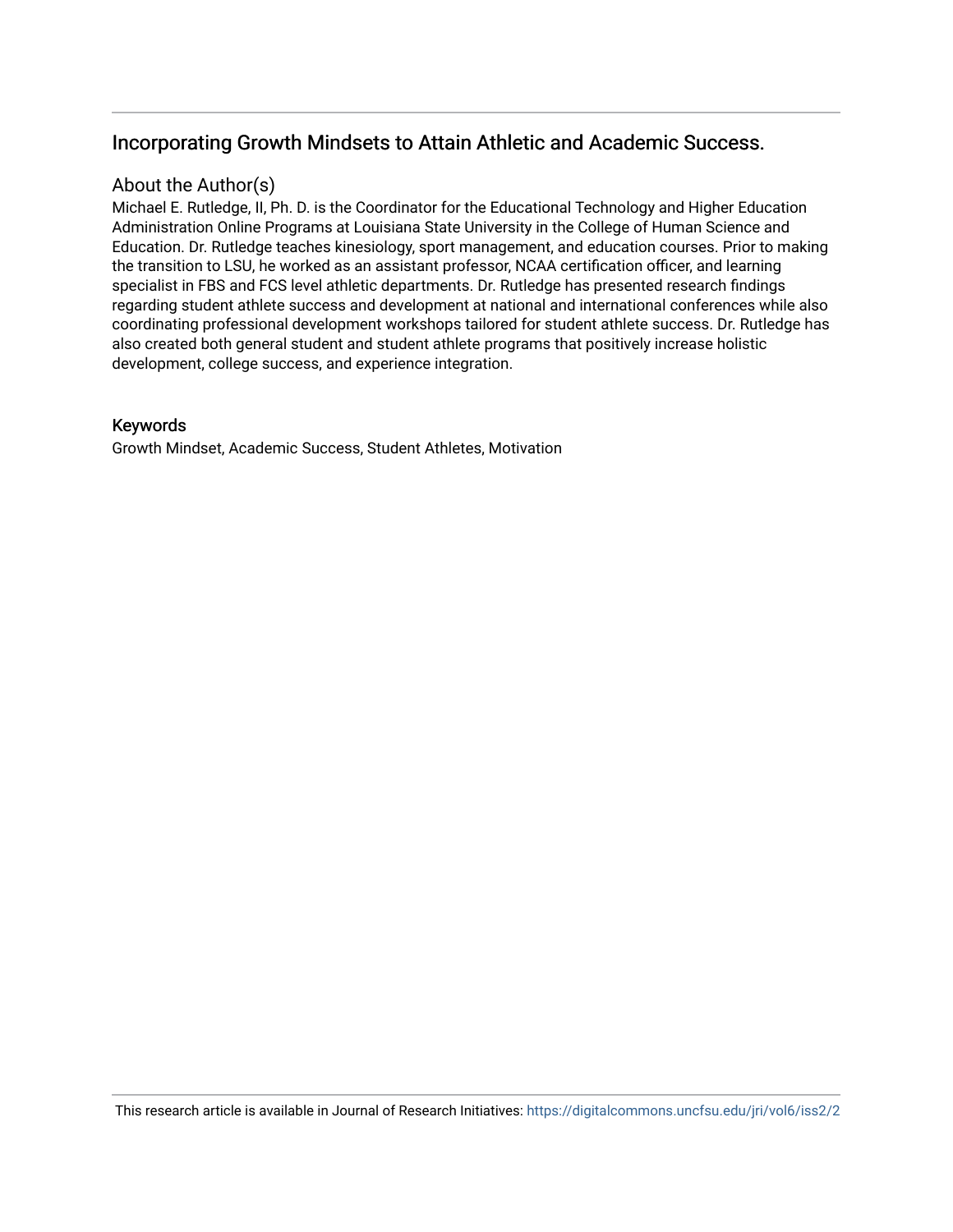

**Incorporating Growth Mindsets to Attain Athletic and Academic** 

#### **Success**

Michael E. Rutledge II, Louisiana State University

#### **Abstract**

Higher education and intercollegiate athletics promote discovery processes that uncover boundaries of potentials in human development. The research associated with the academic progress of student athletes coincides with the general student population literature in the fact that student athletes also utilize effective study skills and achieve higher GPAs when implementing growth mindset (Joshi et al., 2022). The purpose of this study is to investigate the experiences of student athletes prior to college, through athletic careers, and through graduate school. Qualitative, ethnographic case study research methods rationalized the purpose of this study to advance theory, answer the research questions best, and analyze the data that emerged. The findings in this study revealed how growth mindset, growth-oriented behaviors, and growthoriented approaches evolved toward goal attainment. This study provides descriptive insights to the demands of student athlete life while enrolled in the university system and participation in intercollegiate sport.

*Key Words:* Growth Mindset, Academic Success, Student Athletes, Motivation

#### **Introduction**

The socio-environmental contexts of higher education and intercollegiate athletics promote ongoing discovery processes that uncover infinite boundaries in human development (Murray & Chuan, 2020). The required demands for successful incremental progression within these contexts influence engagement in intensive self-reflection and the critique of malleable abilities (Bonte, 2015; Bonte et al., 2014; Heitmann et al., 2022). The reward of intensive engagement also increases self-fulfillment in achievement and performance across life domains (Bonte et al., 2014; Valenta, 2014).

Research suggests that growth-oriented behaviors benefit students and student athletes in competitive college settings academically and athletically (Ikeda, 2022). Research has also shown that growth-oriented behaviors influence cognitive development, skill recognition, and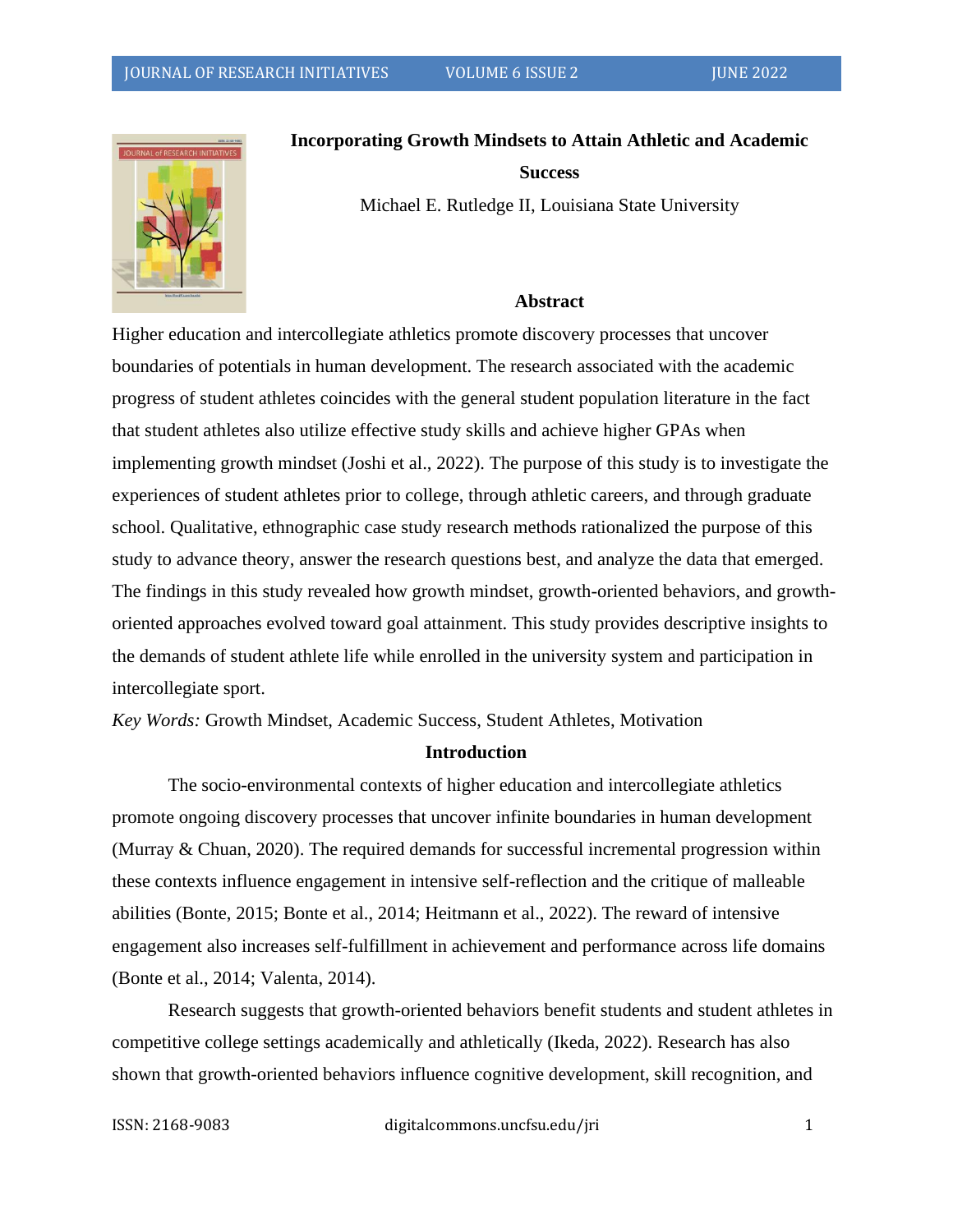skill refinement (Han, 2022; Kaplan & Maehr, 2007). In addition, intensity during task related behaviors and actions help determine conscious malleability in abilities which influences internal variables such as self-belief (Lin, 2021). This is critical in successful transgressive approaches toward goal attainment and life outcomes (Heitmann et al., 2022). As a result, increased selfbelief often births volitional factors such as commitment, persistence, discernment, and experience integration that increase purpose, focus, goal worth, and skill refinement (Brady  $\&$ Alleyne, 2017). These factors influence the construction of growth mindsets that entice positive well-being, self-fulfillment, performance, and decision making (Brady & Alleyne, 2017; Golby & Wood, 2016). Furthermore, growth mindsets surface when desire, willingness, and commitment merge together to produce behaviors that lead to successful goal attainment (Dweck, 2010a; Kroeper et al., 2022). Research also shows that individuals who utilize growth mindsets readily accept challenging tasks of interest and approach task completion with growthoriented behaviors (Dweck, 2010a, 2010b; Hochanadel & Finamore, 2015; Shamim et al., 2017).

#### **Theoretical Framework**

#### **Growth Mindset**

Brady & Alleyne (2017) describe implicit beliefs, motivations, and volitional efforts that lead to intelligence, abilities, and personalities as mindset. Because mindset is dynamic and helps determine static or malleable self-belief in decisions, behaviors, and efforts that apply to task completion and life outcomes, positivists in the fields of psychology and human development often use growth mindset to critique human behaviors that lead to goal attainment (Kroeper et al., 2022; Vandewalle, 2012). The positive psychological discovery of ability that emerges when self-belief maximizes influences resilience, aspirations, metacognition, and internal satisfaction (Yeager & Dweck, 2012; Yik et al., 2022).

Research that focuses on growth mindset identifies behaviors in achievement situations as task engagement actions that vary in intensity (Dweck, 2006; Kroeper et al., 2022). In addition, several studies demonstrate consistent progression in skill and task development in areas of interest which increase confidence, malleability, and task engagement intensity (Brady & Alleyne, 2017; Dweck, 2006; Gupta & McCarthy, 2021; Jowett & Spray, 2013). The decision to exhibit growth mindsets and increase intensity during tasks is based on volitional phases that facilitate principles, consciousness, and abilities that influence the approach to task completion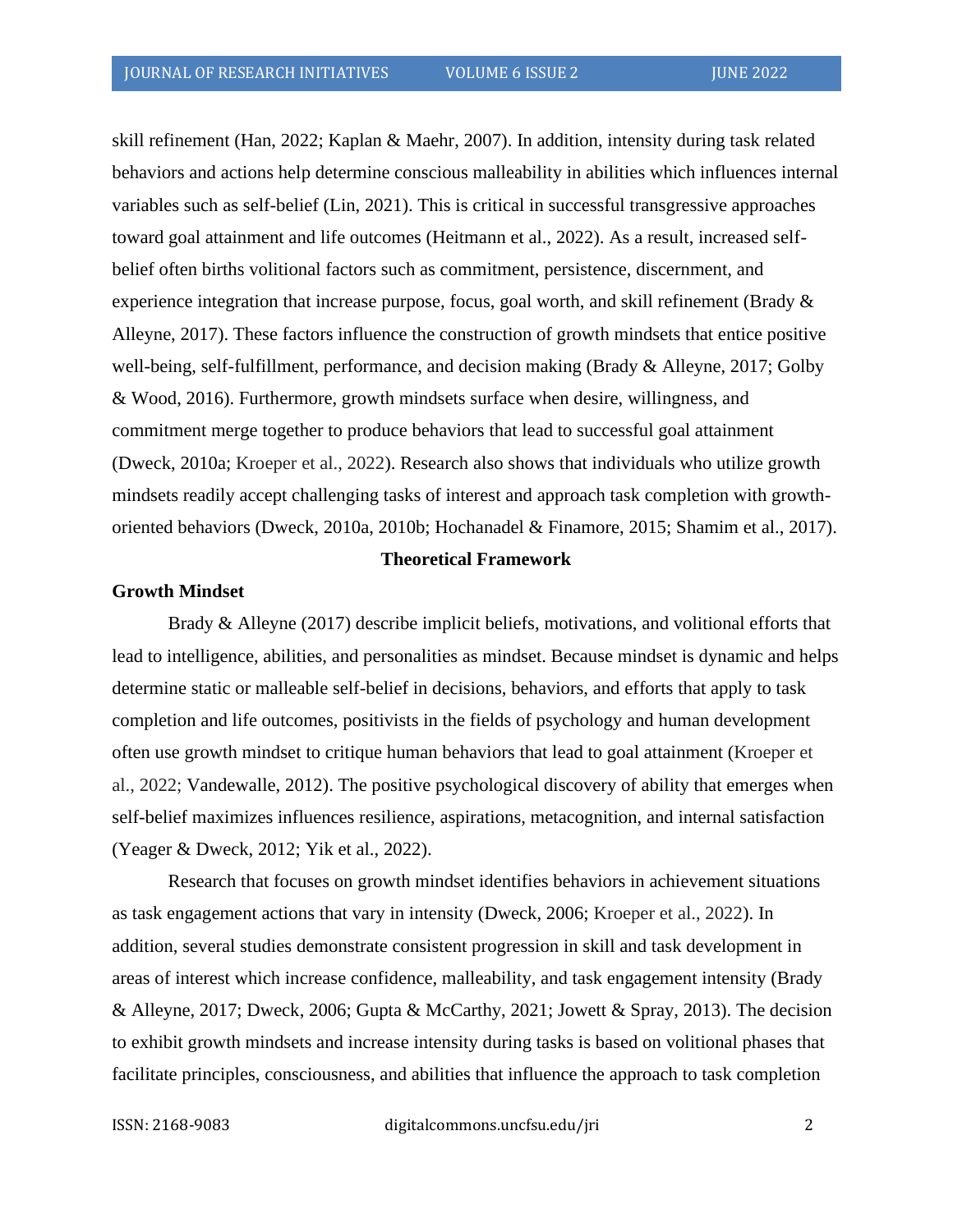(Yik et al., 2022). In addition, consistent, visible, and incremental progression influence goal attainment, psychological identity, and cognitive processes (Gollwitzer & Keller, 2016; Sahagun et al., 2021).

It is important to note that the psychological cognitive process associated with growth mindsets occur before and after completed tasks and behaviors (Aksoy & Bayazit, 2022). Commitment to fulfill task requirements have a relativistic nature and negotiates feasibility and desirability (Gollwitzer & Keller, 2016; Wei et al., 2021). Psychological cognitive processes also highlight skill recognition as an important factor that demonstrates commitment to value systems (Sahagun et al., 2021). These value systems identify necessary courses of action which lead to successful goal attainment and persistence through challenges (Wei et al., 2021). Growth mindsets also encourage growth-oriented behaviors such as reflection exercises which benefits future goal attainment through increased critique intensity to refine skills (Sahagun et al., 2021). Research also shows that reflection helps individuals evaluate, review, and critique task engagement more efficiently (Gollwitzer & Keller, 2016).

Psychology research has numerous mechanisms that measure and predict higher levels of success in achievement situations, however, metacognitive practices demonstrate effectiveness in the ability to increase desired outcomes through task engagement intensity. Research shows that these practices trigger malleability and self-belief in abilities to accomplish tasks and reach goals (Gollwitzer, 2012; McGuire, 2015; Sahagun et al., 2022). The literature also demonstrates that these practices influence life trajectory, development, and learning (Burnette et al., 2013; Yu et al., 2022).

#### **Growth Mindset, Student Athletes, and Higher Education**

The literature suggests that the general student population and student athletes effectively maintain focus on goal attainment, goal worth, and positively respond to the situational and changeable nature of higher education and intercollegiate athletics (Dweck, 2006; Evans & Fin, 2017). In addition, students and student athletes that utilize growth mindsets believe that practice, focus, and self-belief cultivate and develop malleability in abilities (Hochanadel  $\&$ Finamore, 2015; Martin et al., 2022).

Furthermore, growth mindsets directly apply to higher education because of the embedded mechanisms that influence incremental progression toward specific goals (Joshi et al.,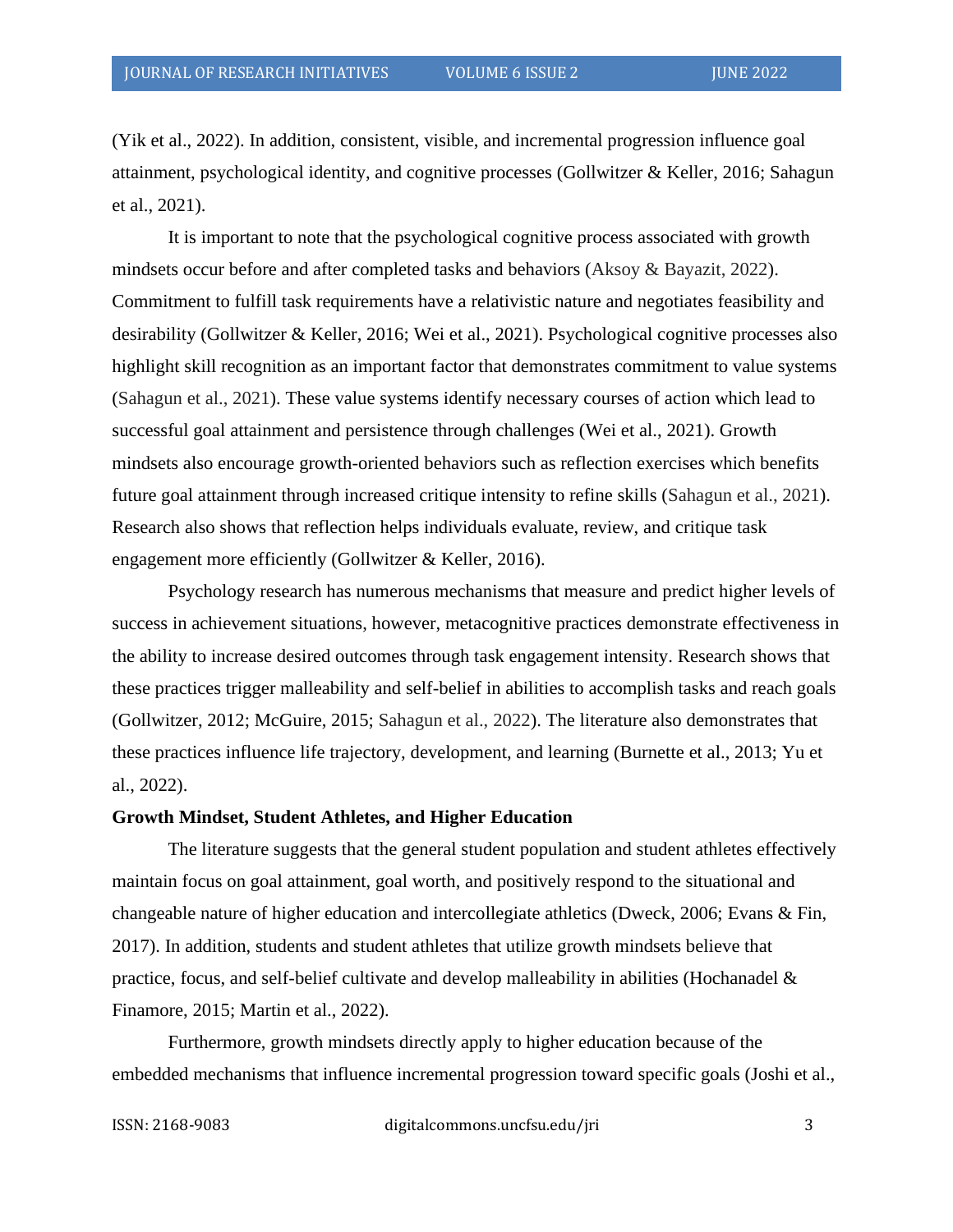2022; McGuire, 2015). Progressive markers such as matriculation, retention, curriculum, standards and accreditation, and progress towards degree (PTD) often comprise traditional markers of successful progression (Joshi et al., 2022; Rutledge, 2019). Researchers have found that growth mindsets also influence achievement levels in areas such as grade point average (GPA) and degree completion time (Brady & Alleyne, 2017; Gupta & McCarthy, 2021). In addition, research shows that college-level students with growth mindsets implement effective study habits, withdraw from stressful situations, and have positive relationships with university personnel and peers (Jang et al., 2020; Jowett & Spray, 2013). Mueller & Dweck (1998), Hattie & Timperley (2007), and Bureau et al., (2022) conducted studies and found that students who received feedback on intelligence viewed abilities as natural and unchanging. This study also revealed that these students rejected challenging tasks and preferred tasks that did not threaten perceived intelligence (Bureau et al., 2022). Students who received feedback for effort exertion, however, believed that intelligence incrementally develops (Sabarwal et al., 2022). These students remained focused on learning for longer time periods (Bureau et al., 2022). These students also preferred challenging tasks, increased self-belief, enjoyed tasks, and performed better than other groups (De Meester et al., 2022). In addition, Haimovitz & Dweck (2017) found that students who implement growth mindsets to prepare for tests received higher scores than those that implemented static behaviors. The results of this study also show that these students increased task engagement intensity in the preparation process (Bureau et al., 2022). In addition, the achievement-based nature of intercollegiate athletics entices growth mindset (Coakley et al., 2021; Rutledge, 2019).

Within this, the infrastructure of intercollegiate athletics reinforces exceeding normative limits to produce consistent results (Coakley et al., 2021). Research has shown, however, that the combination of physical and mental development associated with intercollegiate athletics participation influences growth-oriented behaviors that benefit them in them athletically and academically (Rutledge, 2019, 2020). Studies have also shown that student athletes who display positive personal qualities more frequently utilize growth mindsets and perform better academically (McGuire, 2015). The research that is associated with the academic progress of student athletes coincides with the general student population literature in the fact that student athletes also utilize effective study skills, increased task engagement intensity in academic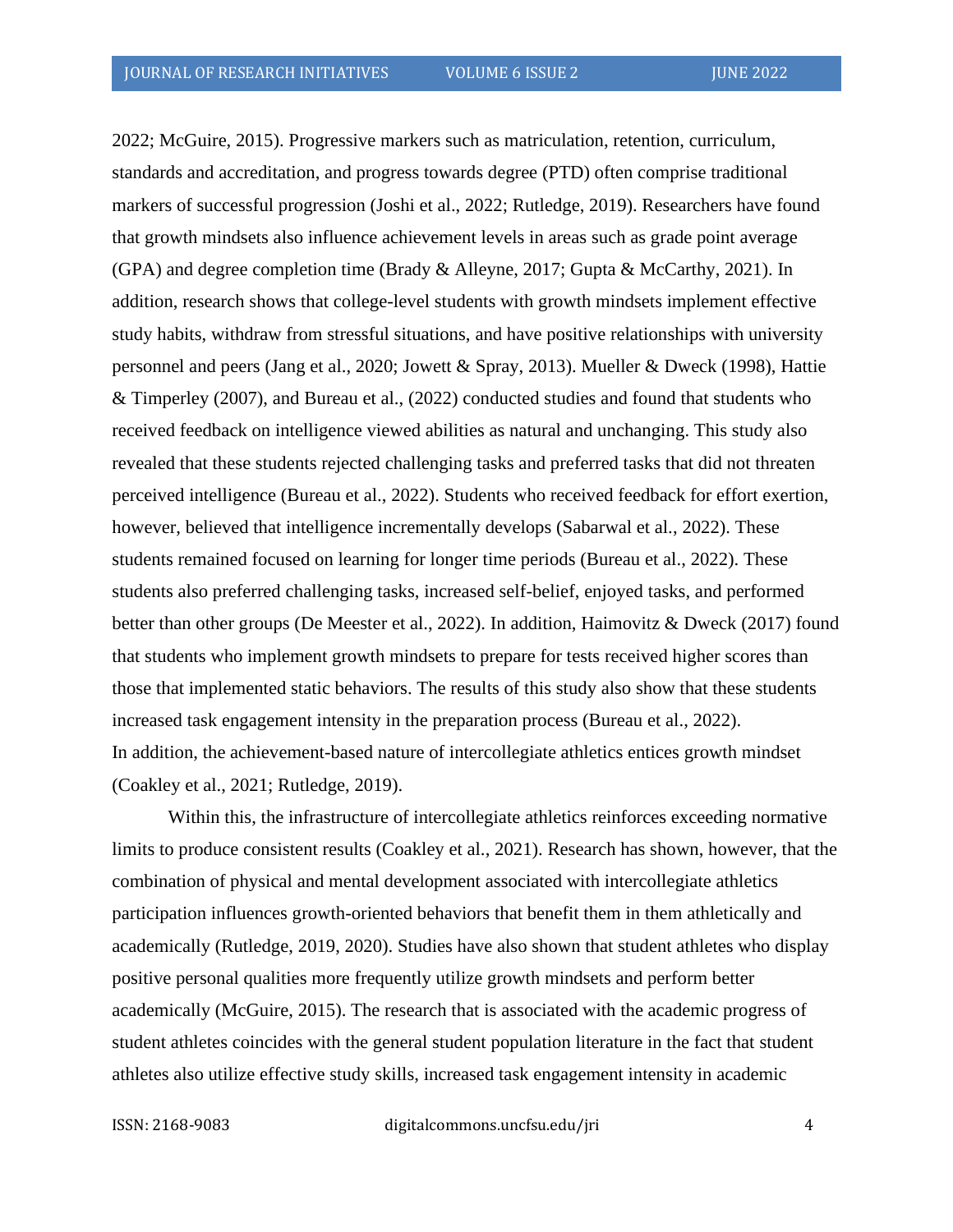demands, and achieve higher GPAs when compared to student athletes with an imbalance between academic and athletic identity (Miller & Kerr, 2002; Sabarwal et al., 2022). In addition, student athletes with greater levels of self-belief willingly commit to new goals more consistently and persist through challenges and obstacles than their peers (Coakley et al., 2021; Sabarwal et al., 2022). Additional qualities that surface include goal attainment, leadership experience, practical decision-making skills, positive career trajectory, resource utilization, networking, and philanthropic engagement (Gupta & McCarthy, 2021).

The purpose of this study is to investigate mindsets and behaviors that lead Division I (DI) National Collegiate Athletic Association (NCAA) student athletes to pursue graduate degrees. This study also employs exploratory methods that examine growth mindsets as an analytical tool to advance best practice within higher education. Lastly, this study enlightens practitioners and student athletes by expanding the current discourse of the relationship between education and sport conceptually and methodologically (Adeyemo, 2022; Donnor, 2005).

#### **Methods**

Qualitative, ethnographic case study research methods rationalized the purpose of this study to confirm and advance theory, topics of discussion, answer the research questions best, analyze, and saturate the data that emerged in the study (Fusch & Ness, 2015). This method of inquiry also merges ethnography and case study methods to uncover the experiences of student athletes vividly and descriptively (Marshall & Rossman, 2016). Inductive processes enrich data collection to build concepts, hypotheses, and theories (Warkineh et al., 2018). These methods also display perceptions, interactions, and contexts that create multiple constructions and interpretations of reality (Fusch et al., 2017). Culture, social interaction, feelings, beliefs, and narratives that include specific descriptions about activities, personal relationships, and group interpretations increase transparency (Brady & Alleyne, 2017).

The case study mechanism within this study increased consistency, trustworthiness, and interdisciplinary data (Warkineh et al., 2018). Robust data then emerged through the rigors of qualitative inquiry that uncovered anthropological, sociological, and pedagogical interpretations of analysis (Fusch et al., 2017). In developing an understanding of how student athletes utilize growth mindsets, this study investigated the student athlete experiences prior to college, through athletic careers, and through graduate school. As the researcher in this study, I used ethnographic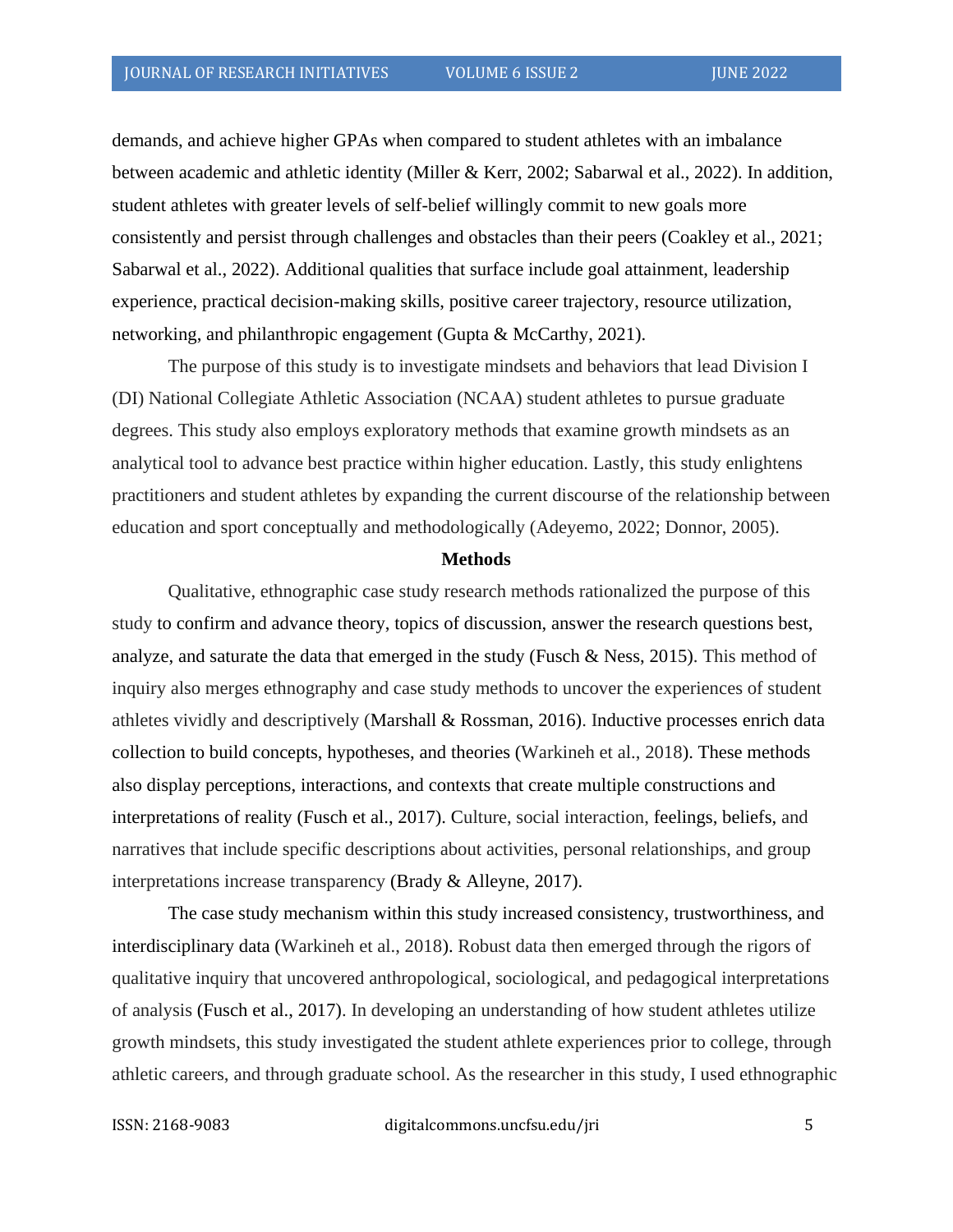case study methods to create subjects to generate knowledge about how growth mindset applies to the student athlete population (Rutledge, 2019).

#### **Participants**

Purposeful sampling facilitated the process to identify the participants. Figure 1.1 demonstrates the criteria for selection. In addition, each participant received pseudonyms to maintain anonymity. Table 1 gives the background of the participants followed by a brief description of the participants.

Warrick is a former intercollegiate football player from Dallas, Texas who was a fouryear starter, won one conference championship, and led his conference in interceptions his senior year of college. He later graduated with a juris doctorate from a top ten law school in the United States. Najee is a former intercollegiate football player from Ft. Worth, Texas. Najee was a three-year starter for the number one ranked defense in his conference and won a conference championship his junior year of college. Najee later graduated with a baccalaureate degree in physics and earned his Master of Science in math. Nico is a former intercollegiate football player for a top 20 intercollegiate football team. He was all-state in high school and led his district in interceptions his junior year. JaNorris is a former 800-meter track runner from San Antonio, Texas who participated on an intercollegiate track team that ranked number one in the nation during all his years of intercollegiate competition.

#### **Research Questions**

The participants received informed consent forms prior to the interview process and once signed, I conducted 45-90-minute interviews that covered four guiding research questions. The research questions include:

- 1. In what ways do intercollegiate student athletes describe how sport participation influenced growth mindsets?
- 2. In what ways do intercollegiate sport influence how growth mindsets apply to academic and professional attainment?
- 3. In what ways do intercollegiate student athletes describe the nutriments that sustain a growth mindset?
- 4. In what ways do intercollegiate student athletes describe growth-oriented behaviors?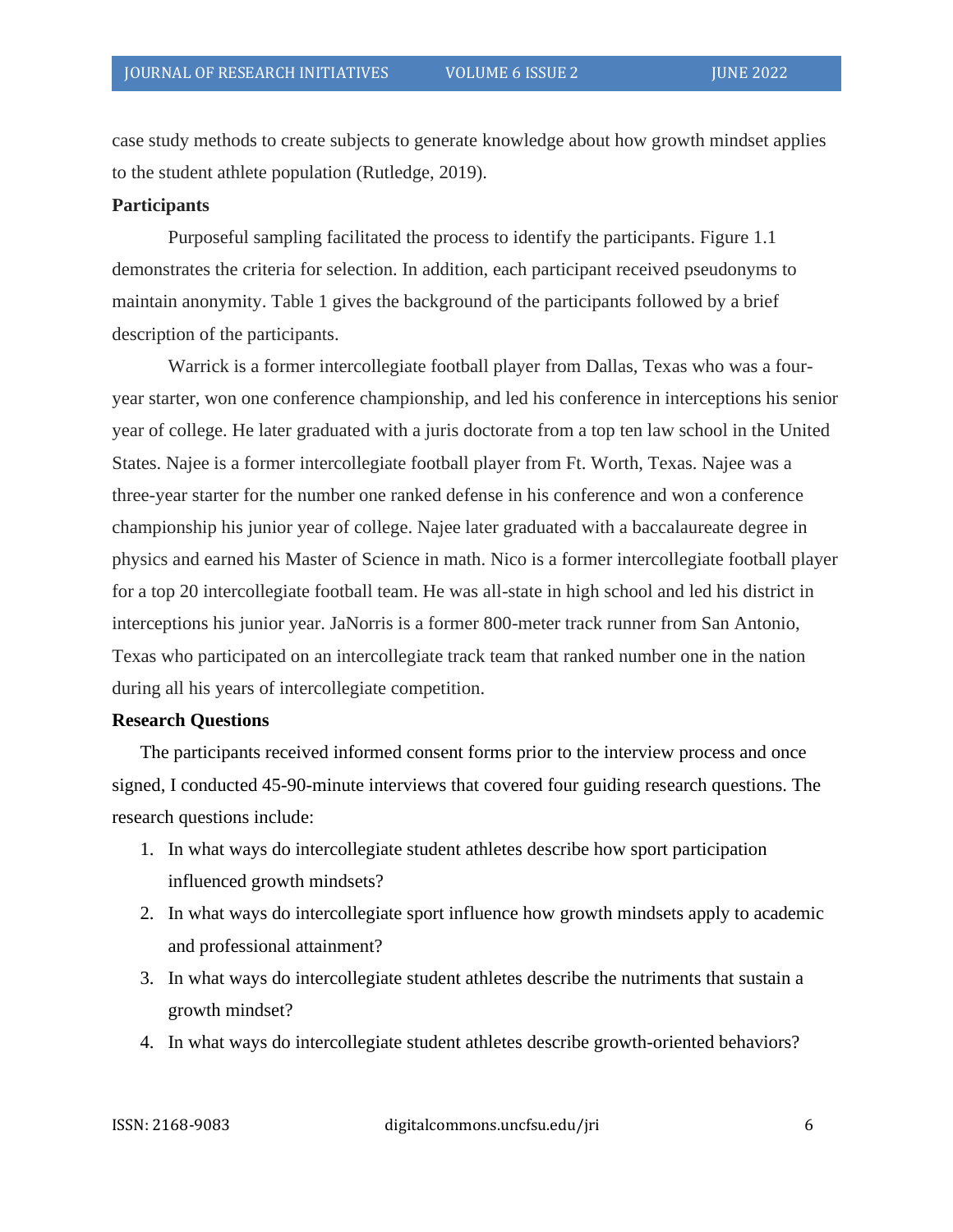#### **Data Collection**

The 27-question interview protocol comprehensively covered childhood, adolescent, and adulthood athletic and academic experiences. The following sample questions demonstrate the depth of investigation necessary to display their experiences athletically, academically, and socially.

1. How would you describe the athletic background of your family?

2. How did graduate faculty influence your persistence through graduate school? Each participant expressed life experiences and how they executed growth mindsets throughout their experiences. The average interview time was 68 minutes. I also used a reflexive journal to collect field notes during the date collection process to illustrate personal feelings and statements that support the research. Sangasubana (2011) suggests that this practice helps the researcher identify personal bias that may impact data interpretation through reflection during the days away from the site. The reflexive journal also assists the researcher in illustrating perspectives and interpretations of the culture (Ben-Ari  $\&$  Enosh, 2011). After completing the interview process, I transcribed data through the Atlas T.I. software system which produced 64 pages of transcripts and 45 data units (Hwang, 2008). I conducted follow-up interviews to clarify original responses. I then saturated and analyzed the data and investigated the transcripts, notes, and validated the authenticity of statements during the interviews.

#### **Data Analysis**

The participants received written summaries of their interviews which enabled data confirmation and we reviewed the 64 pages of transcripts for accuracy, trustworthiness, and validity to triangulate the data. This minimizes bias from the investigator and cross-examines participant integrity and responses (Turner, 2004). Member checking also occurred to ensure dependability, credibility, and transferability. This process consisted of formal and informal verification of data and interpretations collected during the interview process (Turner, 2004). The data analysis phase also consisted of the coding process which allows the researcher to construct ideas and statements that align to the research questions (Rutledge, 2019, 2020). Internal and external coding systems enabled a participant-centered analysis and included descriptions relevant to research in multiple academic disciplines (Rutledge, 2020). Within the coding process, I used charting to align the data to the theoretical framework. Mapping and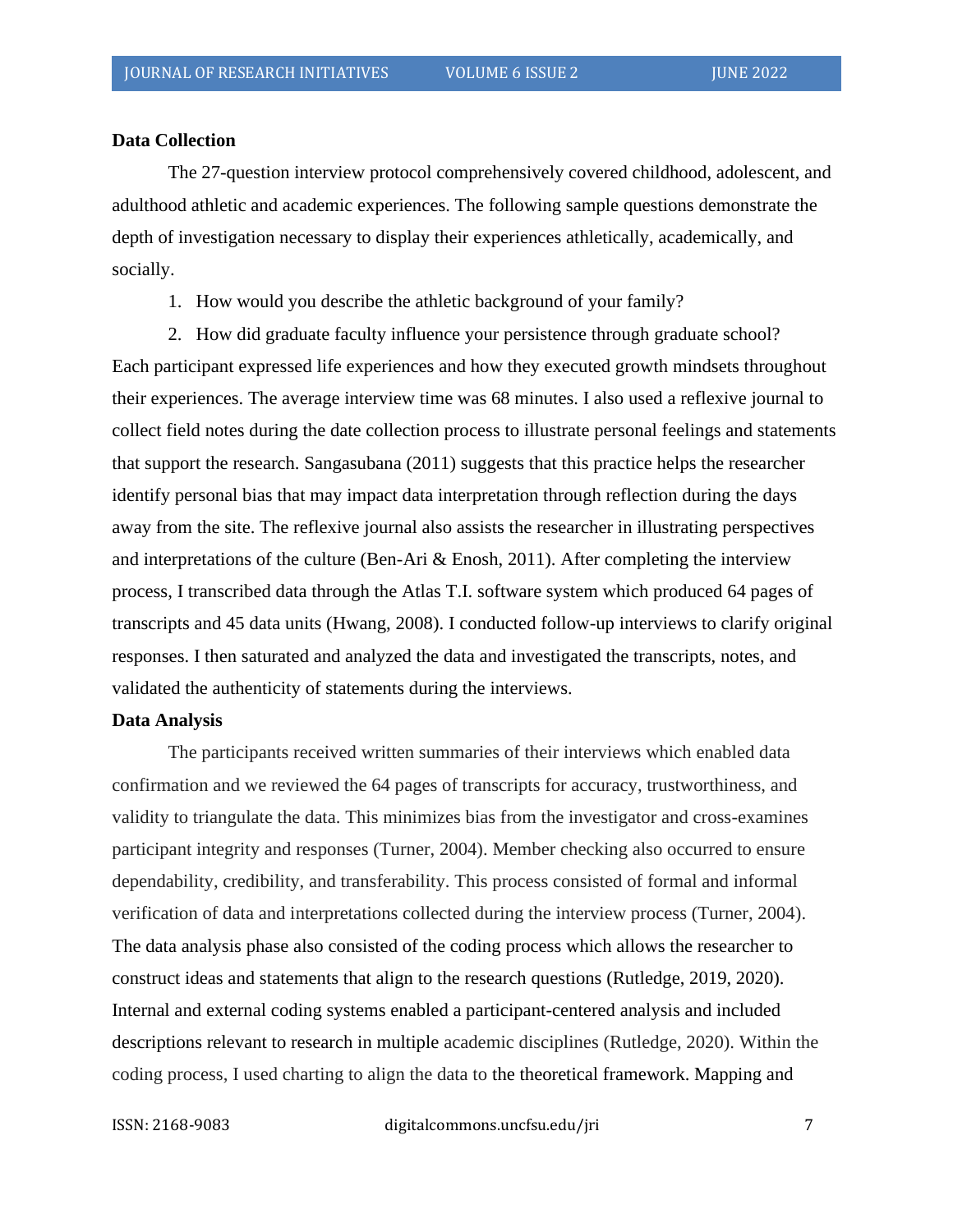interpretation also identified associations, structures, and patterns of the dynamics and ranges of key themes (Backhouse et al., 2016; Rutledge, 2019, 2020). Triangulation confirmed reliability and validity and links data with evidence from a wide range of sources (Mays & Pope, 1995). The result of the coding process yielded 45 data units and 10 codes (Rutledge, 2020). After the coding process concluded, the codes were rechecked for consistency, reliability, and validity (Rutledge, 2020).

#### **Findings**

Many student athletes that participate in intercollegiate athletics do not deny the importance of talent, however, many of these same individuals believe that more emphasis should be placed on effort, commitment, and acquiring the physical and psychological attributes needed to successfully balance the rigorous demands that must be given towards athletics and academics (Jowett & Spray, 2013; Martin et al., 2022). Accordingly, as this study sought to uncover how growth mindsets influenced the academic and athletic success of student athletes, the analysis of data clarifies and presents the data to the reader in a way that deconstructs how these mindsets influenced them athletically and academically. Thus, this section includes an indepth analysis that creates new understandings and insights regarding how student athletes implement growth mindsets into daily behaviors and actions.

Six themes emerged from the coding process and data analysis (see figure 2.1). The definitive identification of growth mindset is in situated events that revealed themselves during the interview process. The data analysis also did not reveal that athletic performance and participation in intercollegiate sport impeded and academic success and social interaction.

### **"Know Your Assignment" (Academic Focus)**

This was the most variable and robust theme that emerged from the coding process. Twenty data units surfaced due to the richness of the data. The nature of being a student athlete influenced growth mindset because academic requirements intertwined with athletic responsibilities. This suggests that academic requirements influenced task engagement intensity across physical, mental, and socio-environmental contexts of the college experience. Goal worth was determined during the pre-decisional phase of the growth-oriented decision-making process (Gollwitzer & Keller, 2016; Yuan, 2021). In addition, goal worth and task engagement intensity increased simultaneously in academic tasks that aligned to interests. This includes utilizing study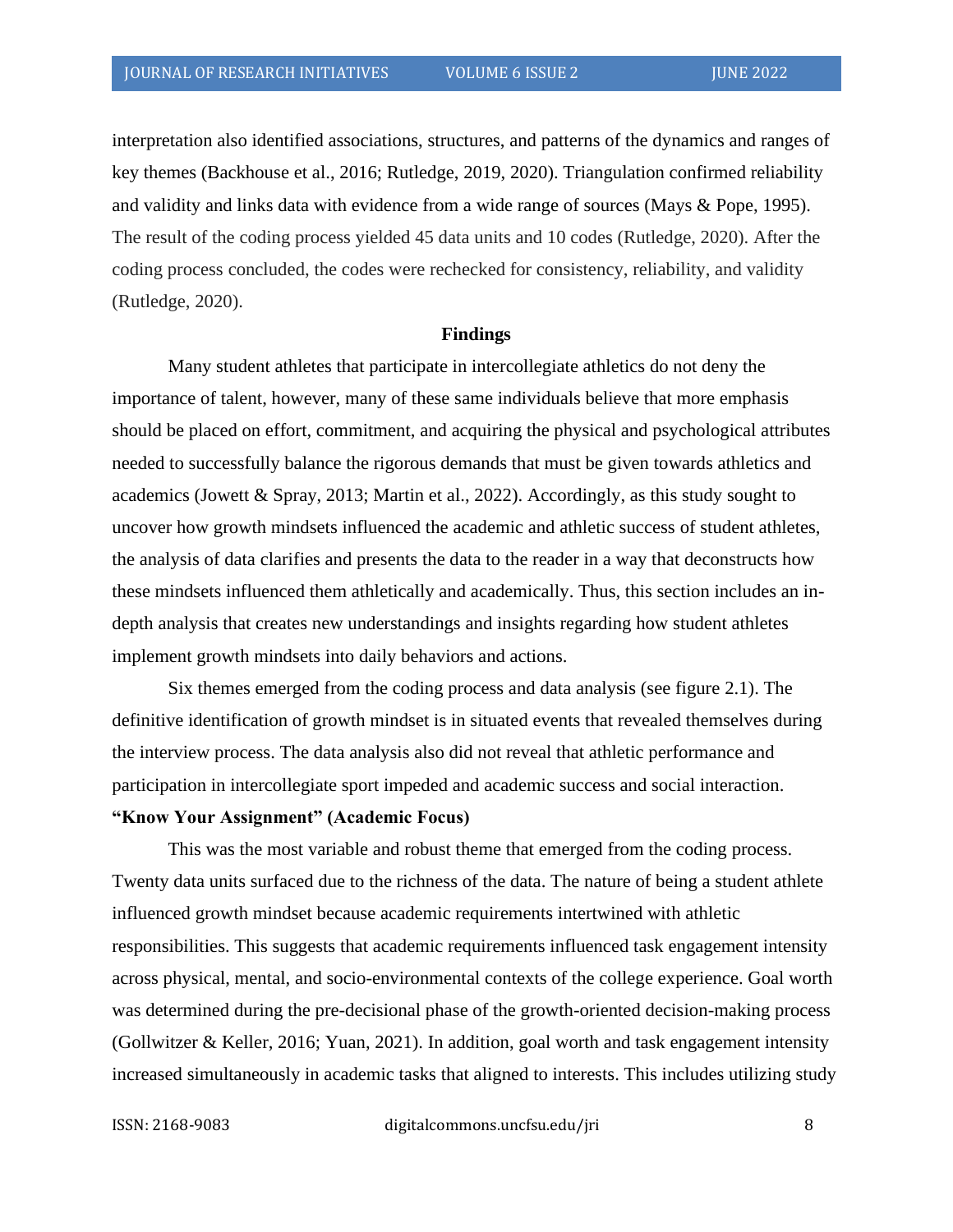materials, educational technology, schedules, planners, and time management practices. The data analysis also revealed that the participants knew assignment due dates prior to the deadline, made personal copies of class materials, participated in review sessions, and updated study materials during each study session. This coincides with McGuire (2015) and Sahagun et al. (2022) in the fact that metacognitive learning strategies benefit students in the learning process. The findings also suggest that metacognitive learning strategies sustained and increased knowledge in academics and areas of interest.

In addition, enforced and mandated NCAA eligibility and institutional academic requirements influenced academic progression. These mandates include Academic Progress Rates (APRs) and progress towards degree (PTD) eligibility requirements. The participants also had to maintain GPAs above departmental major requirements to remain in good academic standing with their respective institutions. In addition, goal worth increased to attain additional academic accolades. Three participants received NCAA Academic All-American and A/B Honor Roll awards. The findings associated with this theme also highlight the fact that visible markers of successful progression increased self-belief, confidence, and eased incremental matriculation through college. Experimental and longitudinal studies show that exposure to visible markers of positive trajectory in grades over time increase intensity in academic engagement (Chao et al., 2017; Paunesku et al., 2015).

The data analysis also revealed that socio-environmental contexts influenced growth mindsets. Coaches, parents, and peers reinforced academic focus to maintain eligibility, satisfy parental expectations, and increase relatedness across peer groups. This theme also identifies growth mindset through the utilization of academic resources and support staff. Consistent and positive academic performance influenced growth mindset, autonomy, and independence. Task engagement intensity in academic demands also influenced skill recognition in technological and university resources that sustained positive academic trajectory. Thus, this finding coincides with the literature in the fact that growth mindsets influence effective study habits and increase learning (McGuire, 2015; Sahagun et al., 2022). In addition, this study agrees with the student athlete literature that states student athletes that utilize academic resources have higher levels of self-efficacy and increased academic performance (Sahagun et al., 2022). In addition, the findings coincide with the literature in the fact that growth mindsets promote self-belief and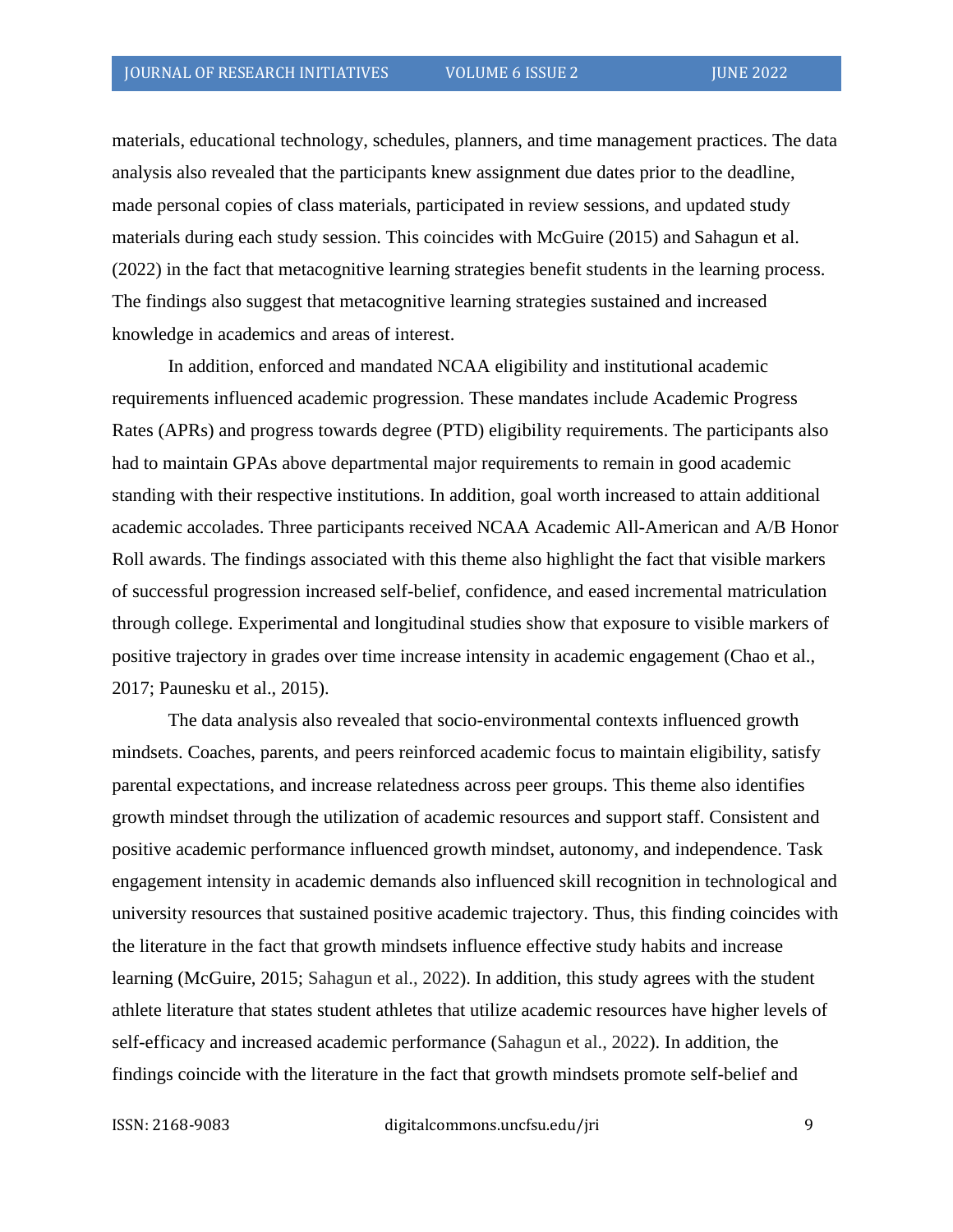malleable abilities in goal attainment (Aronson et al., 2002; Blackwell et al., 2007; Yeager et al., 2022). Major choice, eligibility, and future occupational goals also influenced growth mindset. Graduate school experiences influenced growth-oriented behaviors due to increasingly rigorous classes. In addition, the findings in this theme agree with the literature in the fact that growth mindsets influence graduation completion time (Yeager et al., 2022). One participant graduated within three years due to increased task engagement intensity in academic tasks and goals. The contemplation period that influenced Najee to attend graduate school surfaced. He exercised choice in considering the best option to pursue. He stated:

So once that decision was made – ok I'm done with my math degree... do I want to double major or get a graduate degree… it was a no brainer for me… once you get out with a graduate degree, especially in physics... if you're going to a tech related field... that looks way better than a double major… so that's why I went for a graduate degree. It was better than a double major.

The comments of the participant coincide with the literature in the fact that growth mindsets and growth-oriented behaviors influence adaptive and beneficial responses to psychological, cognitive, and achievement outcomes (Yeager et al., 2022). The findings suggest that the psychological process associated with growth-oriented behaviors occurred in the predecisional and post-actional phases (Gollwitzer & Keller, 2016; Sahagun et al., 2021). Feasibility and desirability facilitated the decision-making process to engage in academic tasks. The data units associated with this finding also suggest that task engagement intensity increased as graduation, career termination, and transition into life post sport approached. The discovery that emerged from increased task engagement intensity occurred in the pre-action, action, and postactional phases of growth-oriented behavior (Yeager et al., 2022). The desire to continue positive life trajectory also influenced the decision to attend graduate school.

## **"Being the Greatest Ever" (Athletic Focus)**

This theme produced six data units that confirmed sport participation naturally influences growth mindset. Goal-attainment within the athletic domain produced increased levels of commitment, desire, willingness, self-belief, and fulfillment. Most athletic experiences occurred within the action and post-actional phases of growth-oriented behaviors. The action phase consisted of elevated levels of feasibility and desirability which limited task completion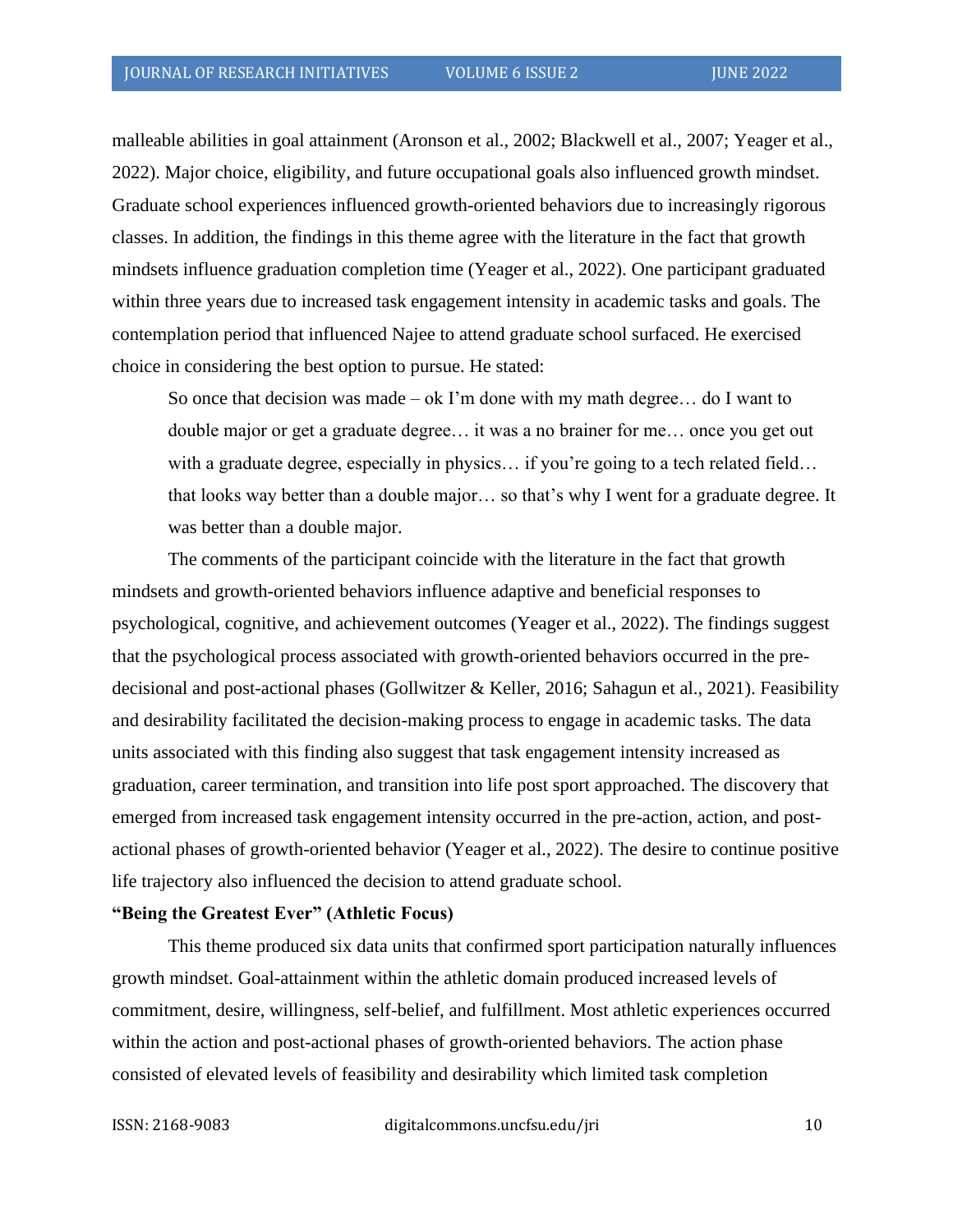contemplation. The post actional phase consisted of elevated levels of self-fulfillment in approaches toward task completion and outward trajectory. In addition, the reflection process that influenced internal satisfaction included increased skill refinement and critique intensity (Sahagun et al., 2021). Prompts from coaches, situational adjustments during official competition, and preparation for official competition strengthened growth mindset, growthoriented behaviors, and goal worth. The data analysis also revealed that the experiences that existed in the action phases of these domains increased because goal worth was high and nonnegotiable. Nico noted:

We were held to a higher expectation than most… they expected more from us. We were put on a pedestal… so anytime we did anything – positive or negative – there was an awareness to it… they expected a lot from us because of tradition … we were supposed to be successful… on the field and in the class.

Winning culture also influenced growth mindset and growth-oriented behaviors. This increased task engagement across unofficial and official intercollegiate sport competition. Activities such as weightlifting, rehabilitation, speed training, film study, and dieting required growth mindsets to sustain constant incremental success. In addition, athletic participation intensified goal worth. The result of intensified goal worth increased task engagement intensity in growth-oriented approaches to goal attainment. The self-fulfillment associated with winning also increased task engagement. The data analysis revealed that the range of championships won was one to eight and two participants received top performer honors in respective sports. This theme also revealed that experience integration, skill recognition, and skill refinement of athletic related tasks occurred over a period of 10-15 years. The data analysis also revealed that constant exposure to athletic event, tasks, personnel, family members, and peers increased goal attainment in P-12 and intercollegiate sport. This agrees with the literature in the fact that skill acquisition occurs through the combination of interest, goal worth, and task engagement intensity (Coakley et al., 2021; Ewald & Jiobu, 1985). This finding also suggests that task engagement intensity increased simultaneously with skill recognition. Positive feedback related to athletic performance increased confidence, self-belief, and malleability in abilities. In addition, incremental gains in quantitative athletic related criteria such as playing time and wins increased growth mindset, growth-oriented behaviors, and task engagement intensity. All student athletes in this study

ISSN: 2168-9083 digitalcommons.uncfsu.edu/jri 11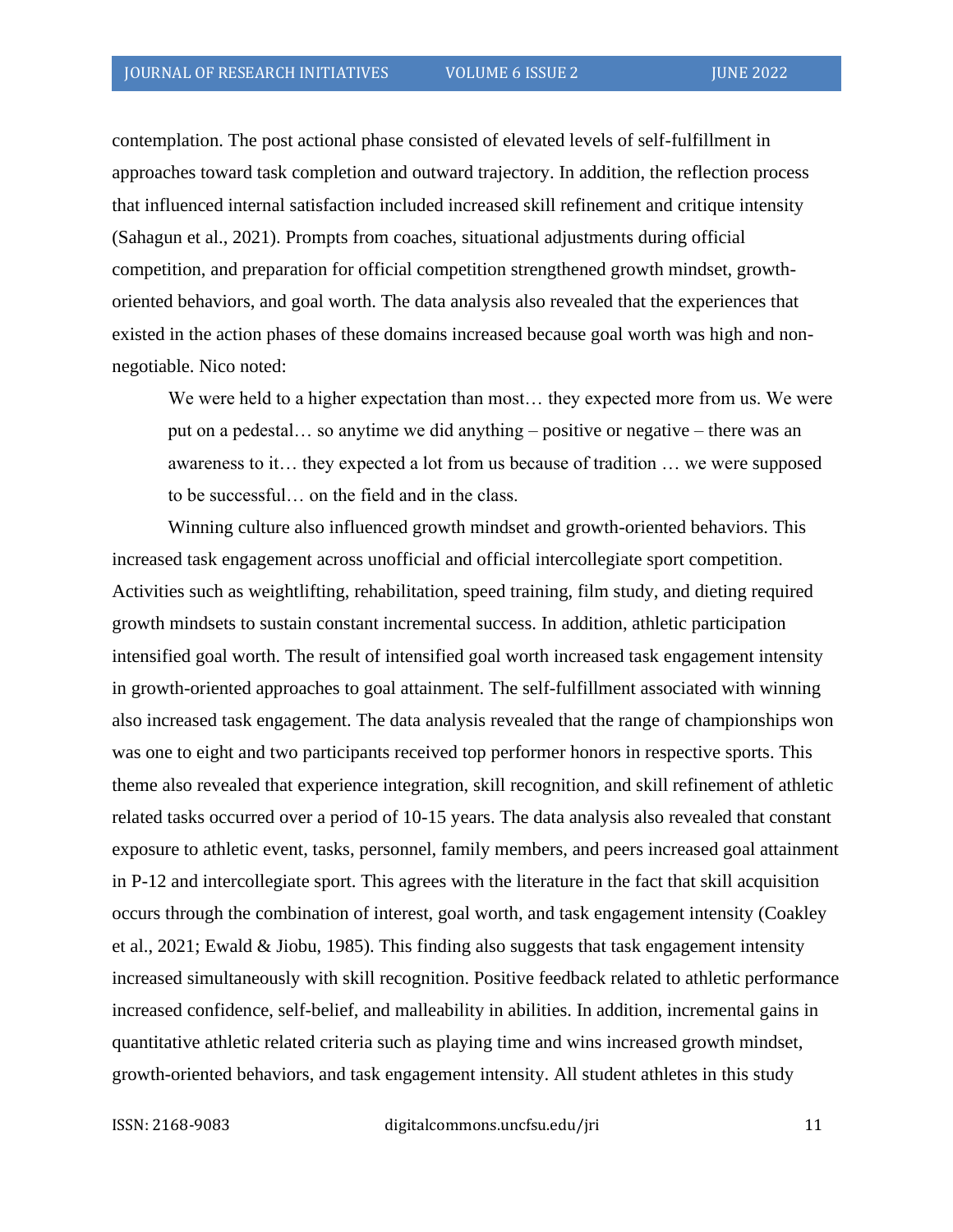reaffirmed strong self-belief in intercollegiate sport competition, results, possibilities, and longevity across peer groups. This confirms that the participants demonstrated confidence, selfbelief, and malleability in ability towards athletic goal attainment.

This theme also agrees with the literature in the fact that skill recognition in athletic talent increased goal worth in athletic related tasks (Ofoegbu et al., 2022). Skill recognition occurred during informal and formal athletic performances, the recruiting process, and results from official competition. This theme also coincides with Simons et al. (1999), Gayles & Hu (2009), and Anundson (2022) in the fact that growth-oriented athletes increased task engagement intensity in goal attainment approaches and experienced higher levels of self-fulfillment in the post-action phase. Danthony et al. (2020) also found that adolescent-aged students with growth mindsets implemented developmental behaviors and increased task engagement intensity in the post-action phase to refine approaches that improved future performance. The congruence of the literature and the findings in this study suggest that the relationship between growth mindset and athletic participation influences growth-oriented behaviors across various contexts of life domains. The findings also revealed that goal attainment in athletics did not impede goal attainment in academics and athletics goal attainment and progression did not occur without the influence of academic goal attainment and progression.

#### **"Hard Work and Dedication" (Strong Work Ethic)**

This theme consisted of six data units that confirmed sport domains produce unprecedented amounts of work ethic to achieve consistent results (Murray & Chuan, 2020). In addition, virtues of dedication, courage, and character appear in the results of sport participation (Coakley et al., 2021). This theme classifies efficient optimization of task engagement intensity in growth-oriented approaches to goal attainment. Internal factors such as commitment and dedication surfaced from hubris and overall athletic culture. Work ethic influenced goal worth and increased self-belief and malleability in abilities. This confirms the student athlete literature that attests intentional efforts by athletes increase determination, grit, and effort (Coakley et al., 2021). The data analysis also revealed that work ethic occurred in the pre-action, action, and post-actional phases of growth-oriented behavior. These phases consisted of increased task engagement intensity in athletic and academic responsibilities.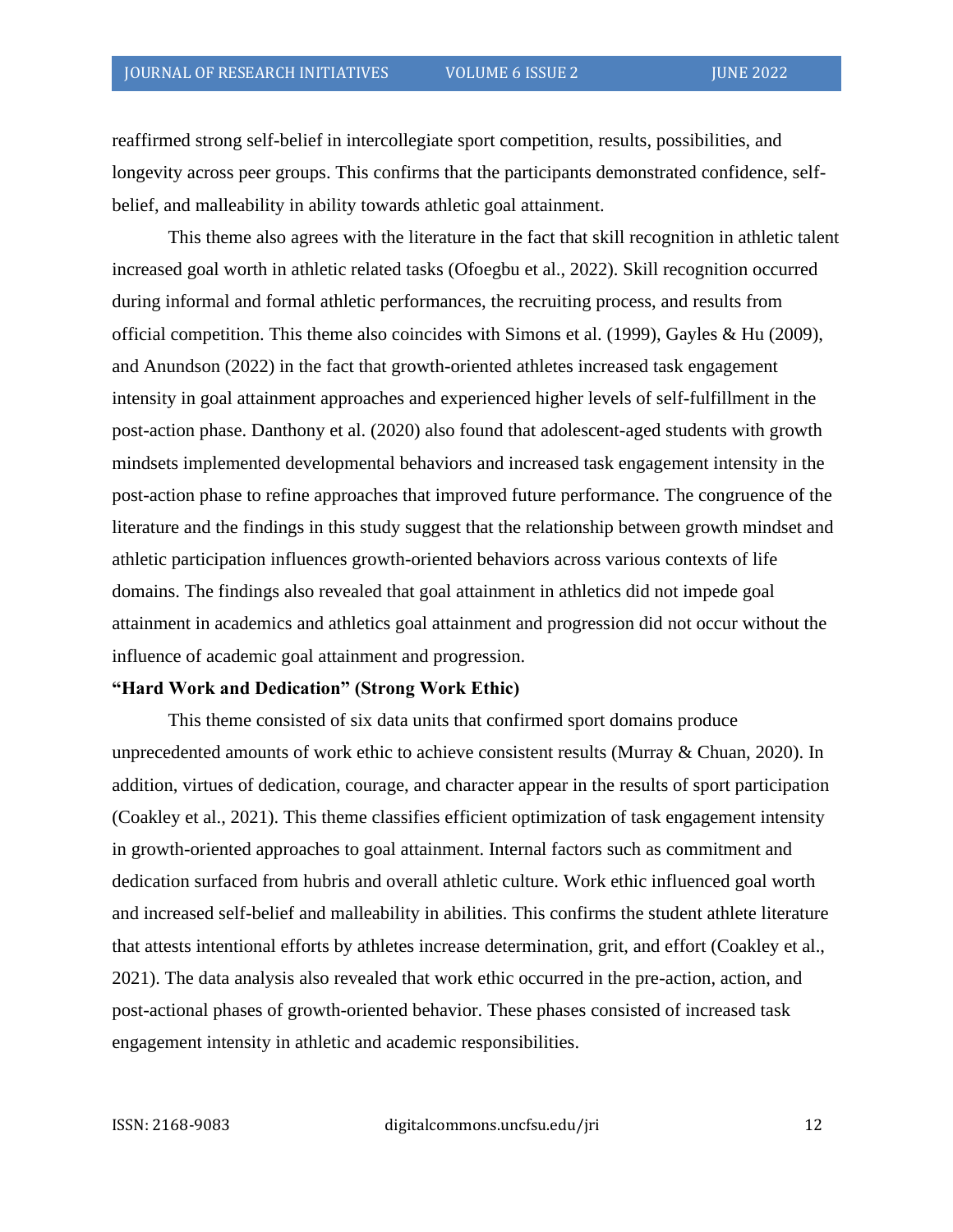Constant and consistent skill refinement increased self-belief and malleability in abilities. Athletic and academic results reaffirmed effort exertion and time input in activities of interest. Task intensity increased simultaneously with goal worth. Goal worth increased incrementally and visible checkpoints to test skill and competence increased athletic and academic growth mindsets, growth-oriented behaviors, and task engagement intensity. In addition, the action phase consisted of behaviors and cognitive construction. Engagement and intensity also increased in academic demands. This includes number of hours studied, collaboration to develop and meet learning targets, tracking progression, seeking feedback, and reflection. Athletic testing included the previous criteria, weight max and speed preparation, and unofficial and official intercollegiate sport competition. Skill refinement intensity varied based on the rigor of tasks and goal worth. The nature of frequent and incremental progression also influenced skill refinement intensity. The findings also revealed that goal worth increased skill refinement intensity. Athletic checkpoints ranged from games won, acceptance into post season competition, to individual plays and races. Academic checkpoints include tests, quizzes, semester completion, and addition assignment due dates. This suggests that skill refinement occurred in the pre-actional, action, and post action phases of growth-oriented behavior through task completion and goal attainment. The following excerpt from Warrick demonstrates how work ethic influenced increased levels of goal worth:

That was really my thing… I'm going to out work you and I just had confidence that you weren't going to outwork me. You weren't better than me. I don't care how big you were or how fast you thought you were… no matter what… if given the same number of opportunities or even given slightly less I was going to make the best of my chances and that's literally how I became a starter.

JaNorris also demonstrates work ethic in the athletic domain. He notes:

I was so committed to getting ice baths after a workout… getting the right amounts of sleep, getting the right amount of food, talking to my nutritionist. I would do two-a-days … I'd go in the gym in the mornings… I would do cardio… weights… all on my own because it was a part of me… I needed to do this… it became the focal point of my college career from when I was about 21… my junior and senior year. I'd go and have my own private sessions. Do my jump rope, do my power cleans… the coaches coached me in the afternoon but not in the mornings… I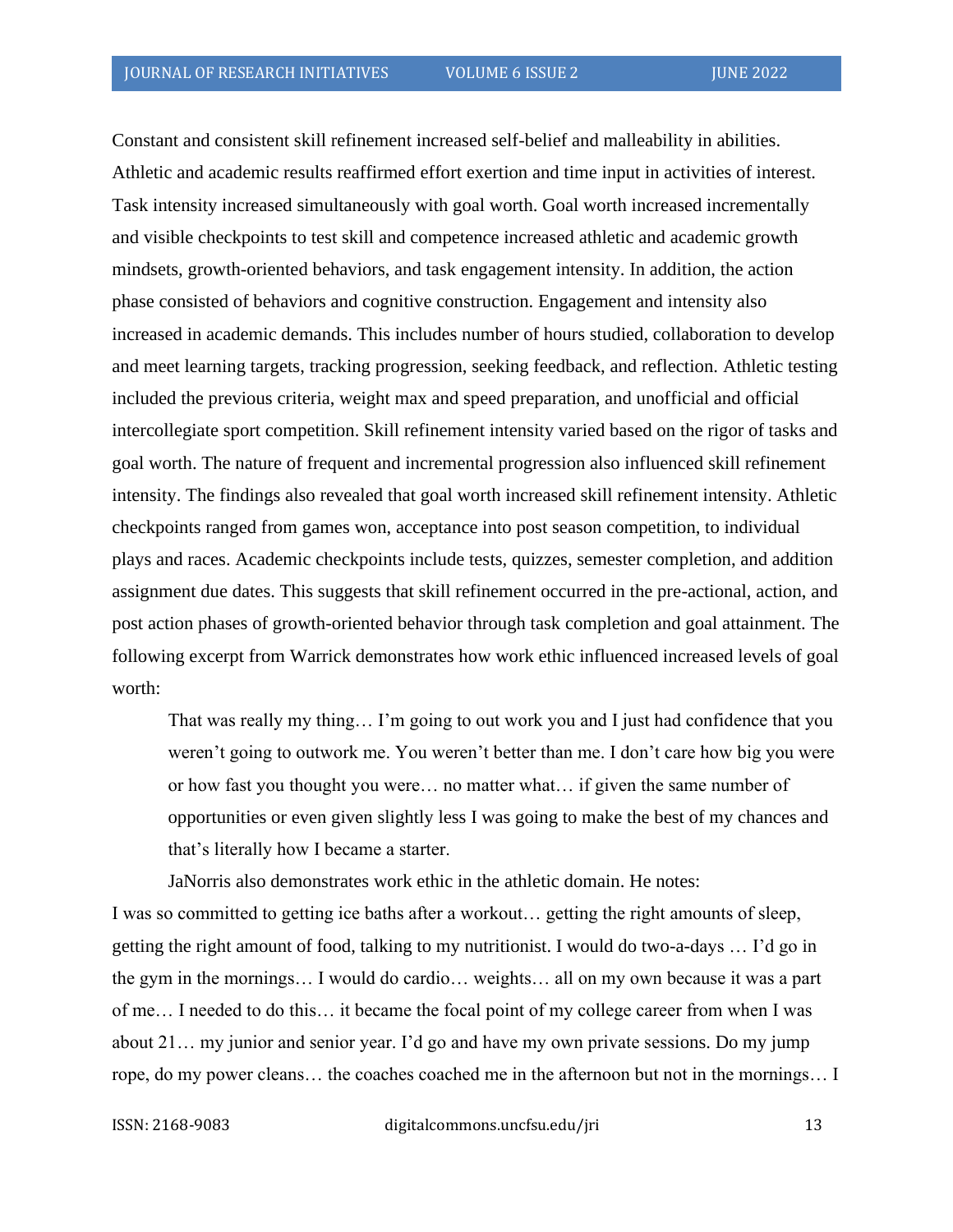had a lot of freedom and flexibility to do what I wanted to do. As soon as I started doing this… at two points in my career… I was number one in the world… and I directly attribute that to those two a day sessions.

These statements also illuminate the reflection phase that occurs after task completion, identifies the self-fulfillment that surfaced after intense critique of growth-oriented approaches toward goal attainment and highlights self-belief and malleability in abilities. The literature associated with this theme also suggests that dedicated student athletes efficiently balance academic and athletic responsibilities with elevated levels of work ethic (Bopp et al., 2021; Harrison & Lawrence, 2004). This study also capitalizes on work ethic and how it translates to performance in the athletic, academic, and occupational domains of life. Work ethic also reduced stressors related to post sport transitions due to frequent skill refinement and task engagement intensity. The research also demonstrates that the transition into life post sport increased efficacy and self-fulfillment (Bopp et al., 2021). The participants also understood that effort exertion and increased goal worth applied to athletic and academic demands. Work ethic also influenced positive rapport and support from various campus personnel (Hong & Coffee, 2018).

#### **"Consistent Performance" (Consistency and Persistence)**

This theme consisted of four data units that detail consistent growth-oriented behaviors across athletic and academic student athlete domains. Skill refinement, engagement, and construction occurred during consistent growth-oriented behaviors and approaches toward goal attainment over time. Previous goal attainment also influenced consistent growth-oriented behaviors. In addition, reflection on goal attainment approaches and previous performance markers influenced consistent growth-oriented behaviors. Consistency also increased self-belief, malleability in abilities, and engagement in skill refinement. Task frequency also increased cognitive processes and performance critiques. The findings within this theme agree with the literature in the fact that consistent goal-oriented behaviors reduce the achievement-complacency gaps and enhance performance for longer time periods (Burnette et al., 2013; Dweck & Leggett, 1988).

Consistency was necessary for preparation tasks, official athletic competition, and academic progression. Athletic preparation tasks include film study, weight training,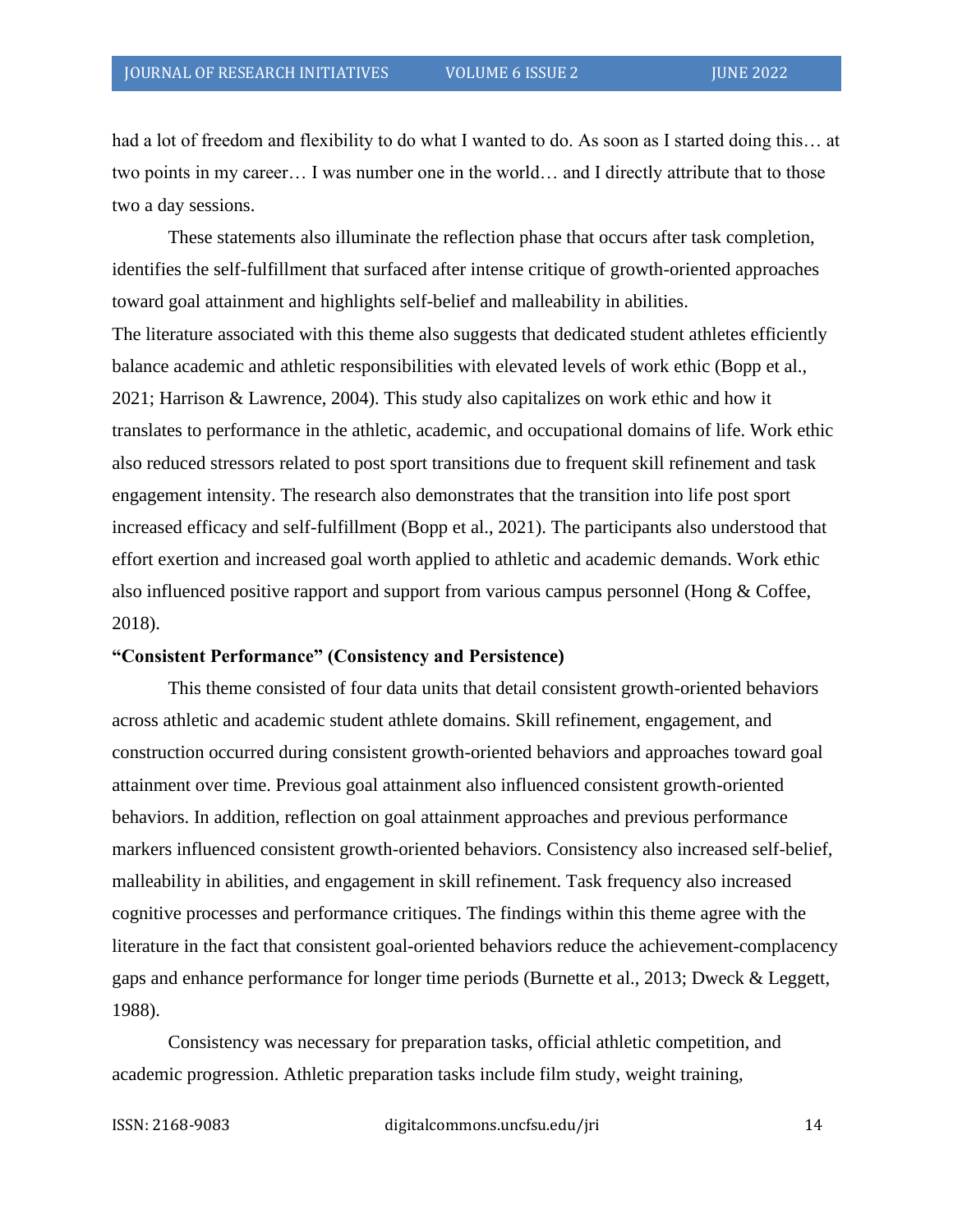rehabilitation, and dieting. Academic preparation includes study hall and review session attendance, study habits, and class and study material updates. Consistency also existed when goal worth was high and in increasingly competitive achievement situations. Growth mindset and growth-oriented behaviors in these situations include decisions made during critical game time situations and competitive match ups in games and races. These findings coincide with the literature in the fact that consistency increases persistence, focus, determination, drive, and supports effort exertion during training and competition (Maherni et al., 2019). This confirms Ryska (2001) in the fact that this seminal study found that DI NCAA student athletes who executed growth mindsets demonstrated higher levels of confidence in their athletic ability.

The data analysis also revealed that consistency was high within the action and postaction phases of growth-oriented approaches toward goal attainment. The action phase identified many growth-oriented behaviors because of task frequency in areas of interest. In addition, cognition varied across domain type and task. Feasibility and desirability to complete tasks optimized during growth-oriented tasks that approached goal attainment. This finding suggests that goal worth remained high in skill refinement tasks. Intensity varies based on task rigor and interest. Tasks that required less intensity improved cognitive processes and tasks that required more rigor and intensity improved physical abilities and skills.

The following example by Najee confirms consistency surfaced within the action phase and experience integration from previous task behaviors and approaches toward goal attainment influenced growth-oriented behaviors:

When I was in military school, I had the schedule every day from 6 AM to 7 AM... that was study time. And then from 6 PM to 10 PM was study time. So that's five hours every day. So, I kind of just told myself… I can study half that time and still be above the rest… so after football… I went and studied from 7 to 10 everyday… No matter if it was a test… if it was homework… I just found something to do from 7 to 10… I just wanted to keep that trend going while it was already instilled in me.

This statement demonstrates that experience integration influenced deliberate behavior modification, task engagement, skill refinement, and goal worth in approaches toward goal attainment. In addition, research states that consistency influences future goal attainment, autonomy, and control over performance outcomes (Nowicki, 2017; Rattan et al., 2015).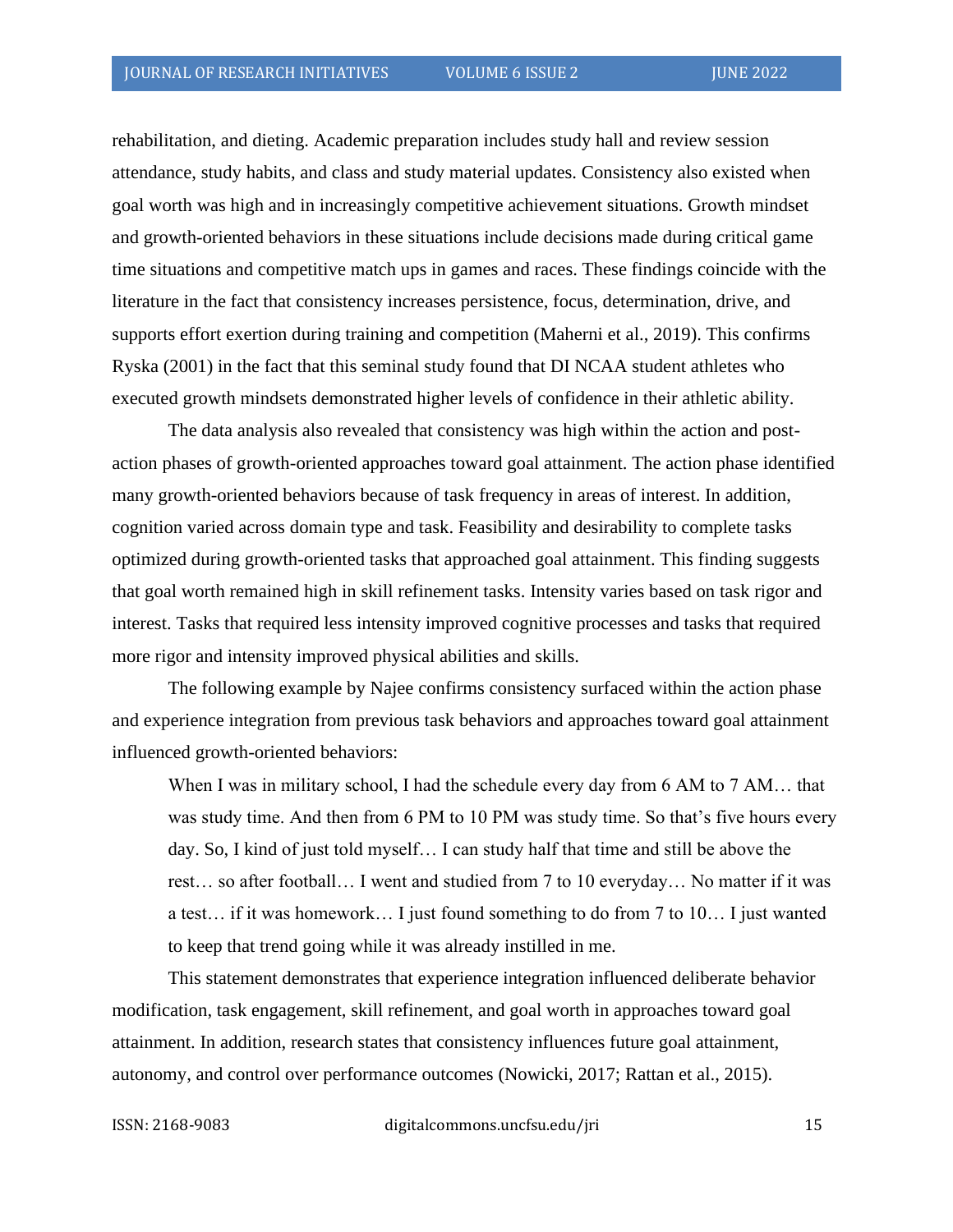Furthermore, this experience coincides with research that attests consistency normalizes the competitive and unpredictable nature of sports (Evans & Finn, 2017). In addition, research shows that consistency in highly competitive settings influence leadership skills, ethical and moral values, situational task intensity, and growth-oriented behaviors across various domains of life (Evans & Fin, 2017; Nowicki, 2017). This statement also agrees with the literature in the fact that consistent skill refinement leads to self-fulfilling results in goal attainment, strengthens cognitive functioning, and persistence during challenging tasks (Chao et al., 2017). Consistency also surfaced in socio-environmental contexts. The data analysis revealed that growth mindsets influenced focus toward academic and athletic related goals. In addition, growth mindsets limited risk-taking behaviors that could occur outside of the student athlete domain. Consistency also influenced social interaction across peer groups. The participants revealed that they limited interaction with individuals that jeopardized goal attainment and had interests that would impede or be detrimental to growth mindsets and growth-oriented behaviors.

### **"Win at All Costs" (Competitiveness and Grit)**

This theme consisted of three data units that identified growth mindsets in competitive achievement situations. Competitiveness occurred within all phases of growth-oriented behaviors and approaches toward goal attainment. The data analysis revealed that the findings in this study align with the literature in the fact that competitiveness in successful achievement situations increase self-belief, malleability in abilities, confidence, and self-fulfillment. Durand-Bush et al. (2022) highlights a seminal study conducted by Morgan (1980) which investigates national and Olympic runners, rowers, and wrestlers. This study found that successful athletes exhibited greater efficacy and self-fulfillment when competition increased and winning continued (Durand-Bush et al., 2022; Morgan, 1980). The pre-decisional phase consisted of cognitive processes that identified necessary growth-oriented courses of action that led to goal attainment. These cognitive processes increased desire, willingness, and goal worth. Feasibility surfaced, however, grit further influenced persistence and self-belief in challenging tasks and achievement situations. The pre-actional phase consisted of identifying opportunities to initiate task completion and growth-oriented approaches toward goal attainment. The action phase consisted of elevated levels of task engagement intensity. The post-actional phase consisted of reflection, performance critique, and self-fulfillment. Visible quantifiable markers of previous success did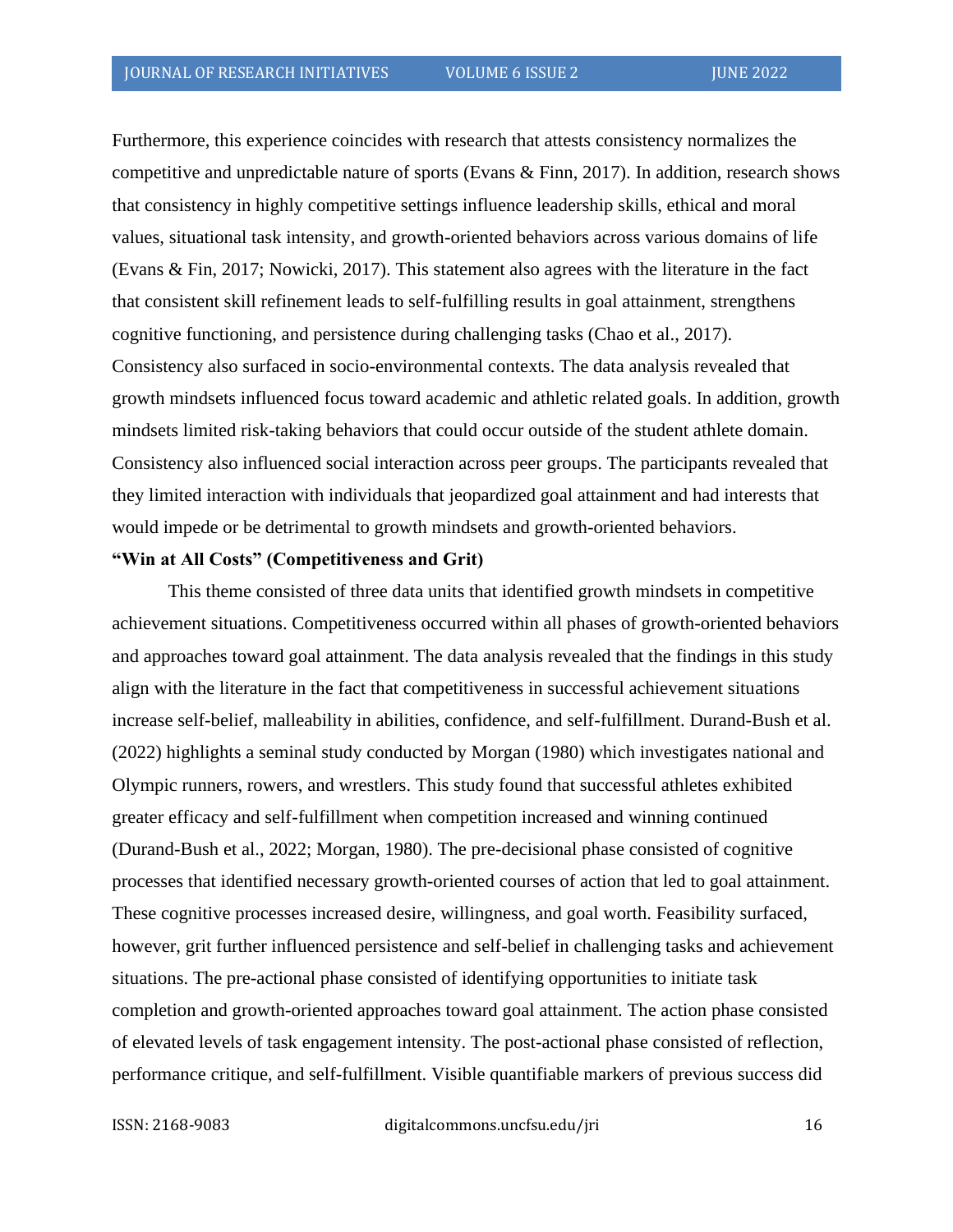not influence competitiveness. The findings in this theme suggest that competitiveness was a situational quality, behavior, and relied on self-belief and malleability of ability in situational contexts. In addition, competitiveness influenced task engagement intensity, skill refinement frequency, and skill recognition. These findings agree with the literature that confirms competitiveness and grit is associated with the ability to focus attention, control performance imagery, commitment to goal attainment, mentally prepare, and create detailed competition plans (Durand-Bush et al., 2022; Maksum, 2014).

Competitiveness surfaced across athletic and academic domains that occurred across peer groups in tasks of interest, however, the findings also demonstrate that competition occurred more frequently in the athletic domain. Competitive achievement situations increased goal worth and grit increased task engagement intensity in achievement situations, growth-oriented behaviors, and approaches toward goal attainment. This coincides with the literature in the fact that grit is also associated with perfectionism (Fang & Liu, 2022; Gould et al., 2002). All participants reaffirmed highly competitive lifestyles and grit influenced consistent competitiveness. This finding also agrees with the research that attests growth-oriented individuals continuously strive to increase internal satisfaction and performance (Fang & Liu, 2022; Maksum, 2014). The following excerpt by Warrick demonstrates competitive lifestyles and growth mindset in achievement situations:

I'm a competitor… That's just how I live life… I don't care what it is, I'm going to always strive to be number one… I say… you can judge a competitor by what they do before and after a game. Everybody competes during a game, but… if you really want to know how much of a competitor he is, go… watch him at practice… no… watch him during summer workouts… then you know who really a competitor is… so for me, I did not want to sit on the bench… so I made sure I worked my butt off… I made sure I was not going to be outworked… I also made sure I knew my assignments… all the defense… so I had confidence that I was going to be better than you.

#### **Conclusion**

The guiding research questions of this study captured the athletic and academic experiences of four former intercollegiate student athletes. The findings in this study revealed how those experiences enticed growth mindsets, growth-oriented behaviors, and growth-oriented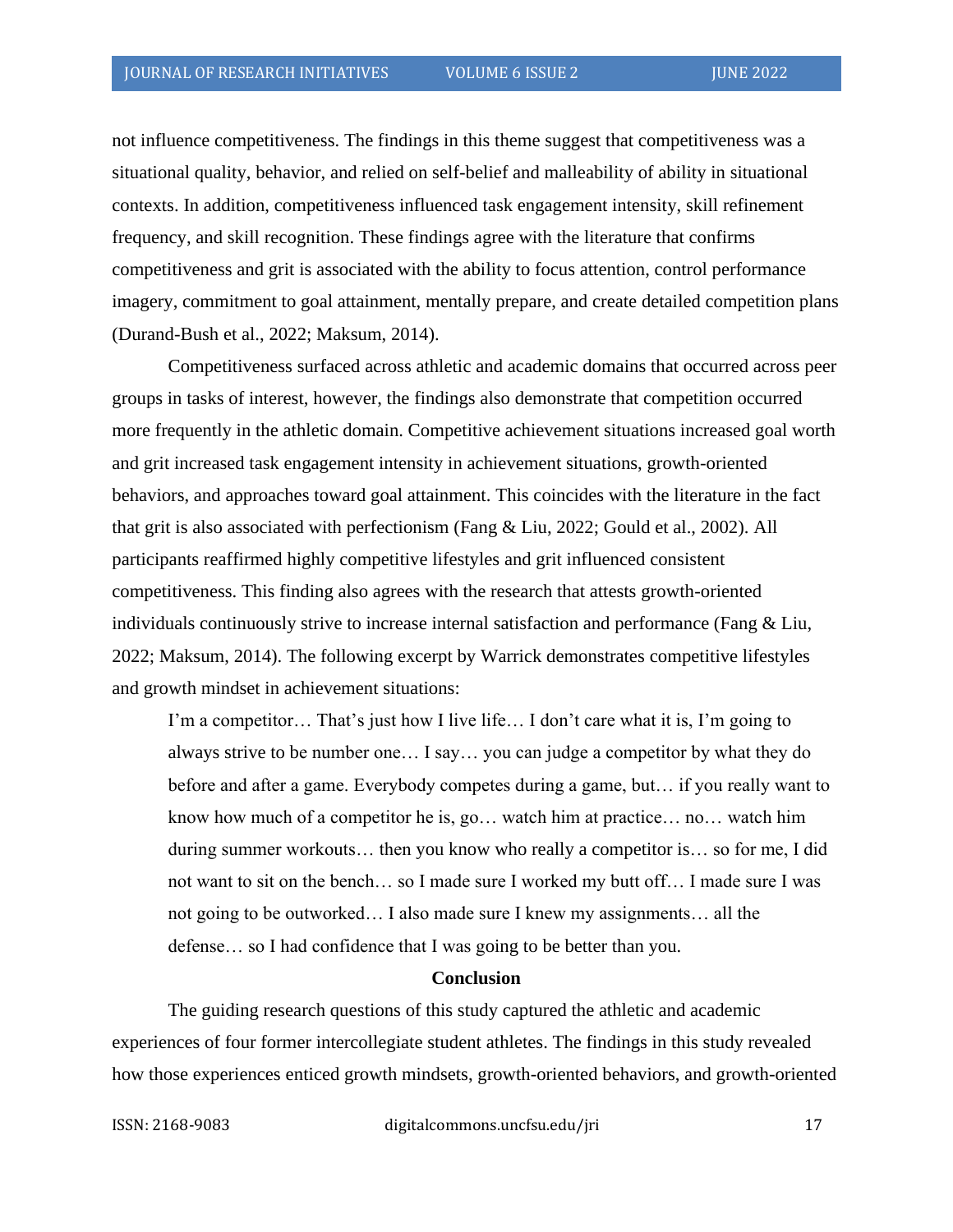approaches toward goal attainment. The theoretical framework used in this study led to a deeper investigation of task engagement intensity, skill refinement, goal worth, and self-fulfillment. In addition, growth mindsets and growth-oriented behaviors occurred across physical, mental, and socio-environmental contexts.

This study reinforces the literature that suggests higher education and intercollegiate athletics construct renowned platforms to entice growth mindsets and growth-oriented behaviors that influence successful incremental progression (Brady & Alleyne, 2017; Coakley et al., 2021). The infrastructure of each system embeds incremental progression markers that naturally influence growth mindset and goal attainment (Dawkins et al., 2008; Meekins, 2018). In addition, this study provides descriptive insights to the demands of student athlete lifestyles while enrolled in the university system and participation in intercollegiate sport. The findings also revealed that the participants in this study embraced the implementation of growth mindsets and growth-oriented behaviors into lifestyles that lead to successful athletic and academic goal attainment. The findings in this study agree with the literature that shows growth mindsets and growth-oriented behaviors influence positive trajectory in self-fulfillment, efficacy, GPAs, and performance across life domains (Meekins, 2018). This study also demonstrates that student athletes can positively utilize and implement growth mindset into the college experience to approach goal attainment successfully. In addition, this study allows higher education personnel and student athletes to visualize how athletically, and academically successful student athletes capitalize on opportunities while competing in intercollegiate sport.

The analysis also revealed that challenging situations surfaced in informal, formal, unofficial, official, athletic, and academic settings. The theoretical framework gives deeper insight into how growth mindset maximizes self-belief and malleability in abilities to overcome obstacles and achieve goals (Brady & Alleyne, 2017; Davidson & Schuyler, 2015). Thus, this research is critical in understanding, supporting, and educating intercollegiate student athletes that seek to maximize positive trajectory while in college and post sport (Coakley et al., 2021).

### **Topics for Further Discussion**

This study analyzed four former intercollegiate student athletes across physical, mental, and socio-environmental domains of life experiences. Comparison studies that analyze likeness and differences of the general student population and student athletes would be beneficial.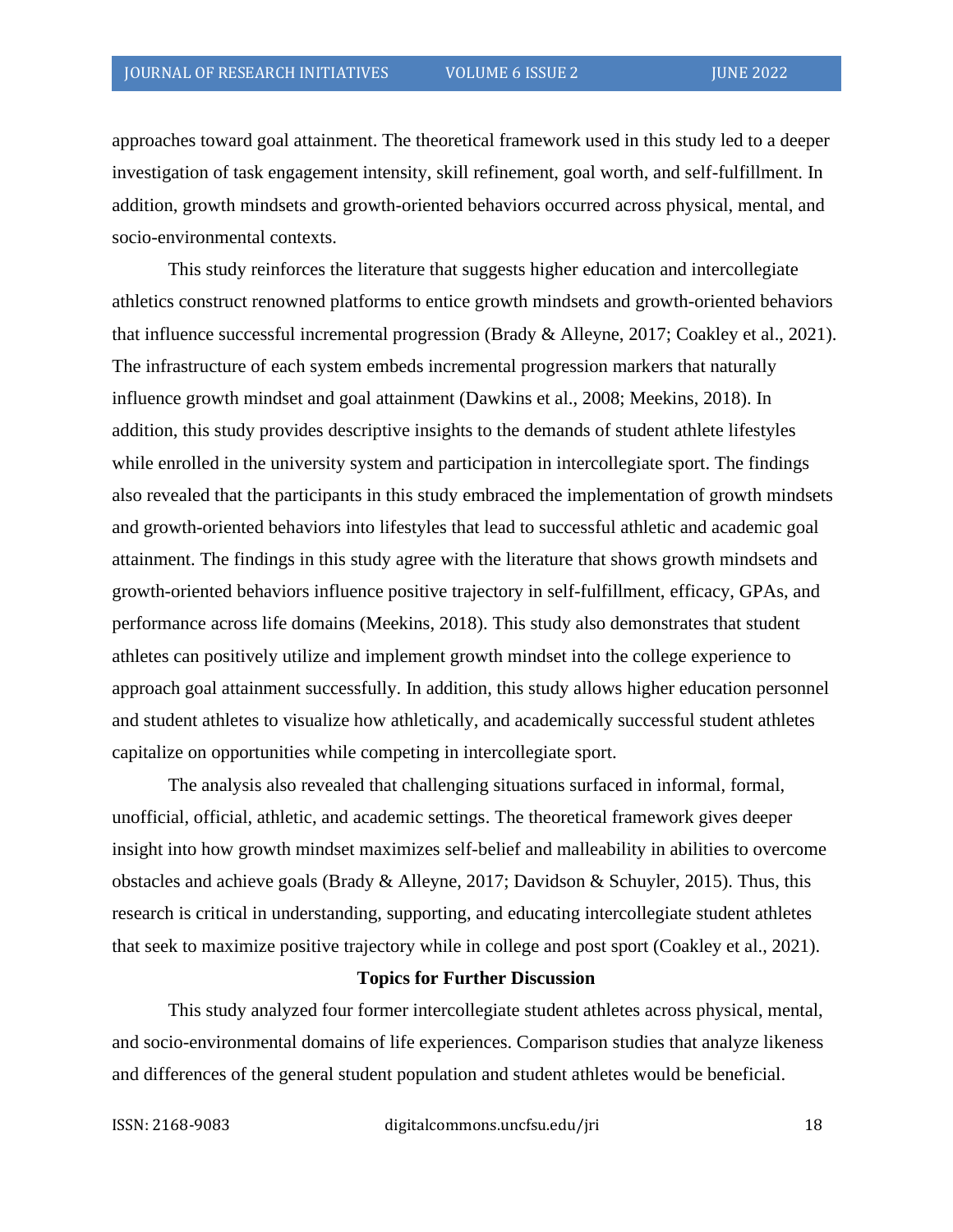Underrepresented student groups within higher education settings exemplify another student population that deserves an extensive amount of research dedicated to the analysis of their educational attainment. Studies that focus on student athletes at Historically Black Colleges and Universities (HBCUs) also warrants analysis (Rutledge, 2017, 2019, 2020). Athletes that compete or have competed professionally would also be valid population to study and analyze. Descriptive studies that reveal approaches taken by athletic academic personnel such as learning specialists and advisors would also strengthen the literature regarding student athletes and growth mindset. Campus climate and intercollegiate athletics culture would also benefit from research that analyzes growth mindset implementation in these domains.

Faculty, staff, and practitioners that work closely with student athletes can foster growth mindsets through skill refinement, skill recognition, task engagement intensity, and metacognitive learning strategies (Golby & Wood, 2016; Rattan et al., 2015). These strategies help cultivate persistence, goal worth, consistency, work ethic, and competitiveness (Hochanadel & Finamore, 2015; Shamim et al., 2017). The seminal studies of Aronson et al. (2002) and Good et al. (2003) found that malleability workshops in brain functioning and cognitive development influence the learning process and apply across life domains. The NCAA and individual institutions have also initiated various developmental programs such as the *Bridge Program*, the *Scholar Baller Program*, and the *LYFE Program* to collectively collaborate with educators to ensure that student athletes harness the benefits of athletic competition at premier schools in the United States (Rutledge, 2017; 2019; 2020). These programs have introduced new recruiting practices to intercollegiate athletics that gather the best student athletes to continue advancing the lofty athletic and academic goals of universities (Cross & Fouke, 2019). These programs have also demonstrated that student athletes can increase interpersonal skills, academic success, and growth-oriented behaviors that serve as foundations for current and future success (Coakley et al., 2021). Lastly, this research is useful because it can help facilitate transition into life post sport and address future challenges confidently (Rutledge, 2019, 2020).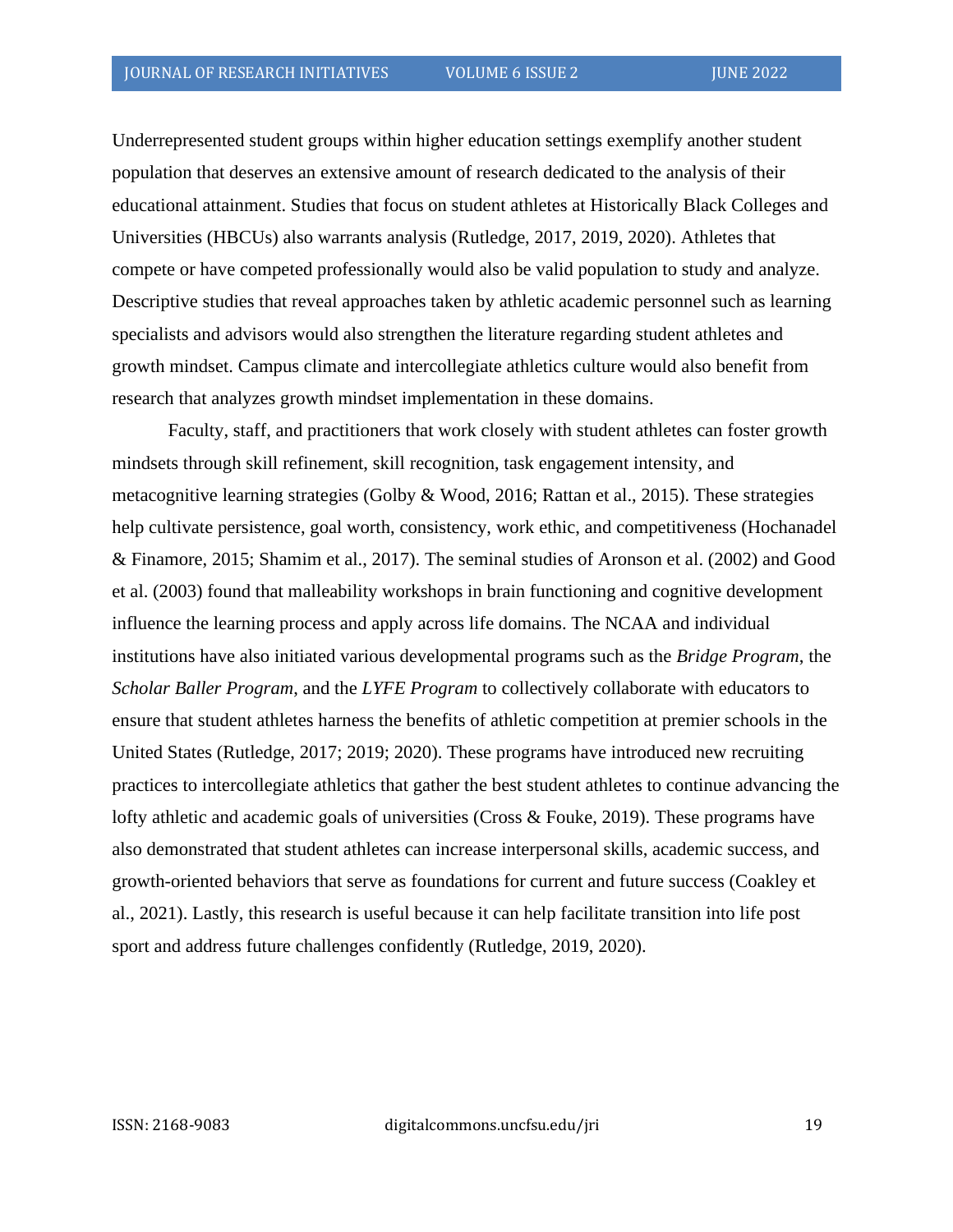#### References

- Adeyemo, A. (2022). Place, race, and sports: Examining the beliefs and aspirations of motivated Black male students who play high school sports. *Urban Education, 57*(1), 154-183.
- Anundson, B. (2022). An examination of innovative career advising processes for NCAA student-athletes (Doctoral dissertation, Arizona State University).
- Aronson, J., Fried, C., & Good, C. (2002). Reducing the effects of stereotype threat on African American college students by shaping theories of intelligence. *Journal of Experimental Social Psychology*, *38*(2), 113-125.
- Aksoy, E., & Bayazit, M. (2022). *Trait activation in commitment to difficult goals: The role of achievement striving and situational cues*. Applied Psychology.
- Backhouse, T., Killett, A., Penhale, B., & Gray, R. (2016). The use of non-pharmacological interventions for dementia behaviours in care homes: findings from four in-depth, ethnographic case studies. *Age and Ageing*, *45*(6), 856-863.
- Ben-Ari, A., & Enosh, G. (2011). Processes of reflectivity: Knowledge construction in qualitative research. *Qualitative Social Work*, *10*(2), 152-171.
- Blackwell, L., Trzesniewski, K., & Dweck, C. (2007). Implicit theories of intelligence predict achievement across an adolescent transition: A longitudinal study and an intervention. *Child Development, 78*(1), 246-263.
- Bonte, P. (2015). *Freedom in the flesh: physically shaping oneself and one's future children: an ethical-existential critique* (Doctoral dissertation, Ghent University).
- Bonte, P., Sterckx, S., & Pennings, G. (2014). May the blessed man win: A critique of the categorical preference for natural talent over doping as proper origins of athletic ability. *Journal of Medicine and Philosophy*, *39*(4), 368-386.
- Bopp, T., Stellefson, M., Stewart, M., Zhang, L., Apperson, A., & Odio, M. (2021). Wellness in transitions out of college sports participation: Experiences of former NCAA division I student-athletes. *Journal for the Study of Sports and Athletes in Education*, 1-24.
- Brady, A., & Alleyne, R. (2017). Resilience and growth mindset in sport and physical activity*. In Positive Psychology in Sport and Physical Activity* (pp. 102-114). Routledge.
- Bureau, J., Howard, J., Chong, J., & Guay, F. (2022). Pathways to student motivation: A meta-analysis of antecedents of autonomous and controlled motivations. *Review of*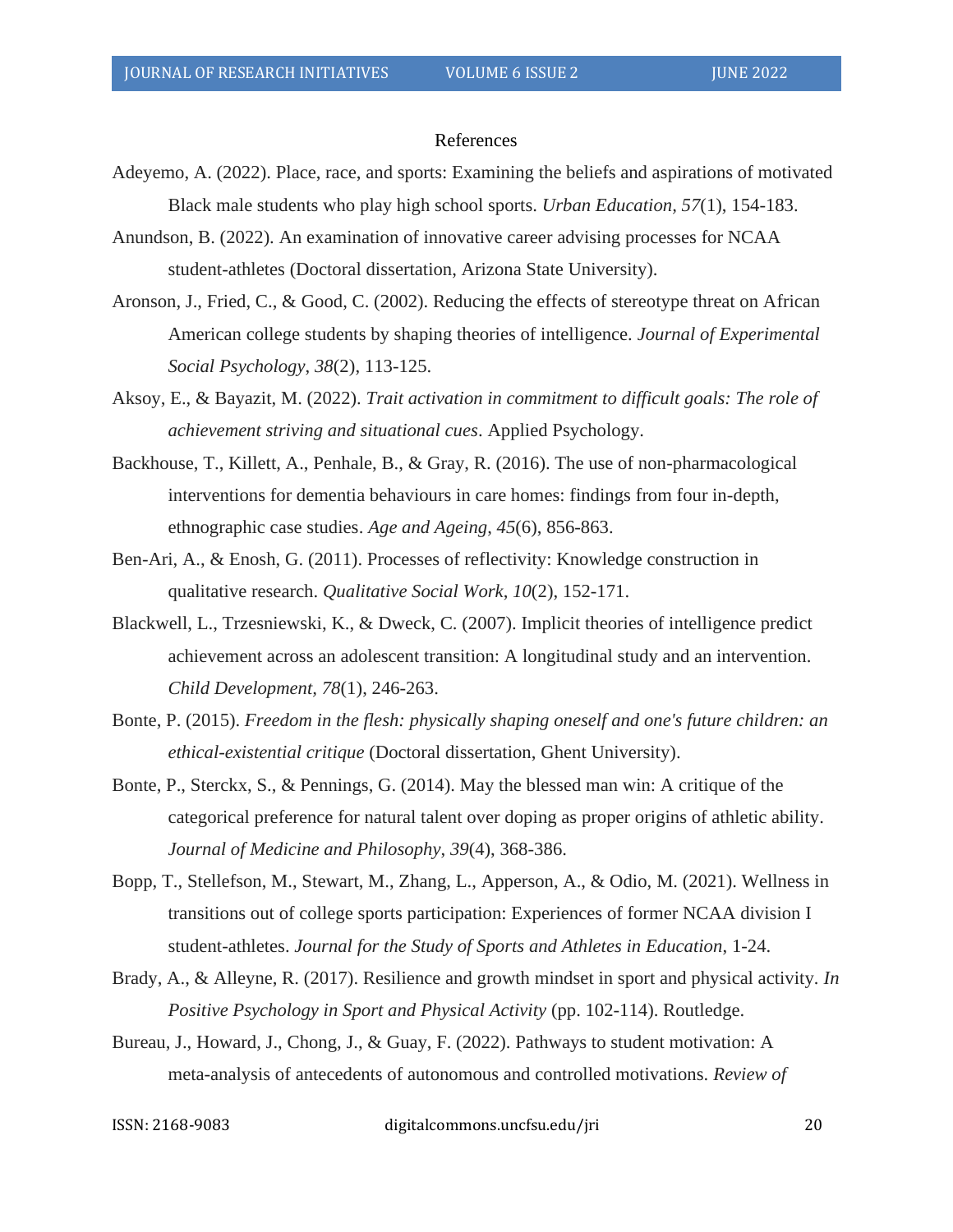*Educational Research, 92*(1), 46-72.

- Burnette, J., O'Boyle, E., VanEpps, E., Pollack, J., & Finkel, E. (2013). Mind-sets matter: A meta-analytic review of implicit theories and self-regulation. *Psychological Bulletin*, *139*(3), 655.
- Chao, M., Visaria, S., Mukhopadhyay, A., & Dehejia, R. (2017). Do rewards reinforce the growth mindset? Joint effects of the growth mindset and incentive schemes in a field intervention. *Journal of Experimental Psychology: General*, *146*(10), 1402.
- Coakley, J., Hallinan, C., & McDonald, B. (2021). *Sports in society: Sociological issues and controversies*. McGraw Hill.
- Cross, J., & Fouke, B. (2019). Redefining the scholar-athlete. *Frontiers in Sports and Active Living*, *1*, 10.
- Davidson, R., & Schuyler, B. (2015). Neuroscience of happiness. *World Happiness Report*, 88-105.
- De Meester, A., Galle, J., Soenens, B., & Haerens, L. (2022). Perseverance in motor tasks: the impact of different types of positive feedback. *Physical Education and Sport Pedagogy*, 1-14.
- Dawkins, M., Jomills Henry Braddock, I., & Celaya, A. (2008). Academic engagement among African American males who hold aspirations for athletic careers in professional sports. *Challenge Online*, *14*(2), 51-65.
- Donnor, J. (2005). Towards an interest-convergence in the education of African-American football student athletes in major college sports. *Race, Ethnicity, and Education, 8*(1), 45- 67.
- Durand-Bush, N., Baker, J., van den Berg, F., Richard, V., & Bloom, G. (2022). The gold medal profile for sport psychology (GMP-SP). *Journal of Applied Sport Psychology*, 1- 24.
- Dweck, C. (2006). *Mindset: The new psychology of success*. Random House.
- Dweck, C. (2010). Even geniuses work hard. *Educational Leadership, 68*(1), 16.
- Dweck, C. (2010). Mind sets and equitable education. *Principal Leadership, 10*(5), 26.
- Dweck, C., & Leggett, E. (1988). A social cognitive approach to motivation and personality. *Psychological Review, 95*, 256-273.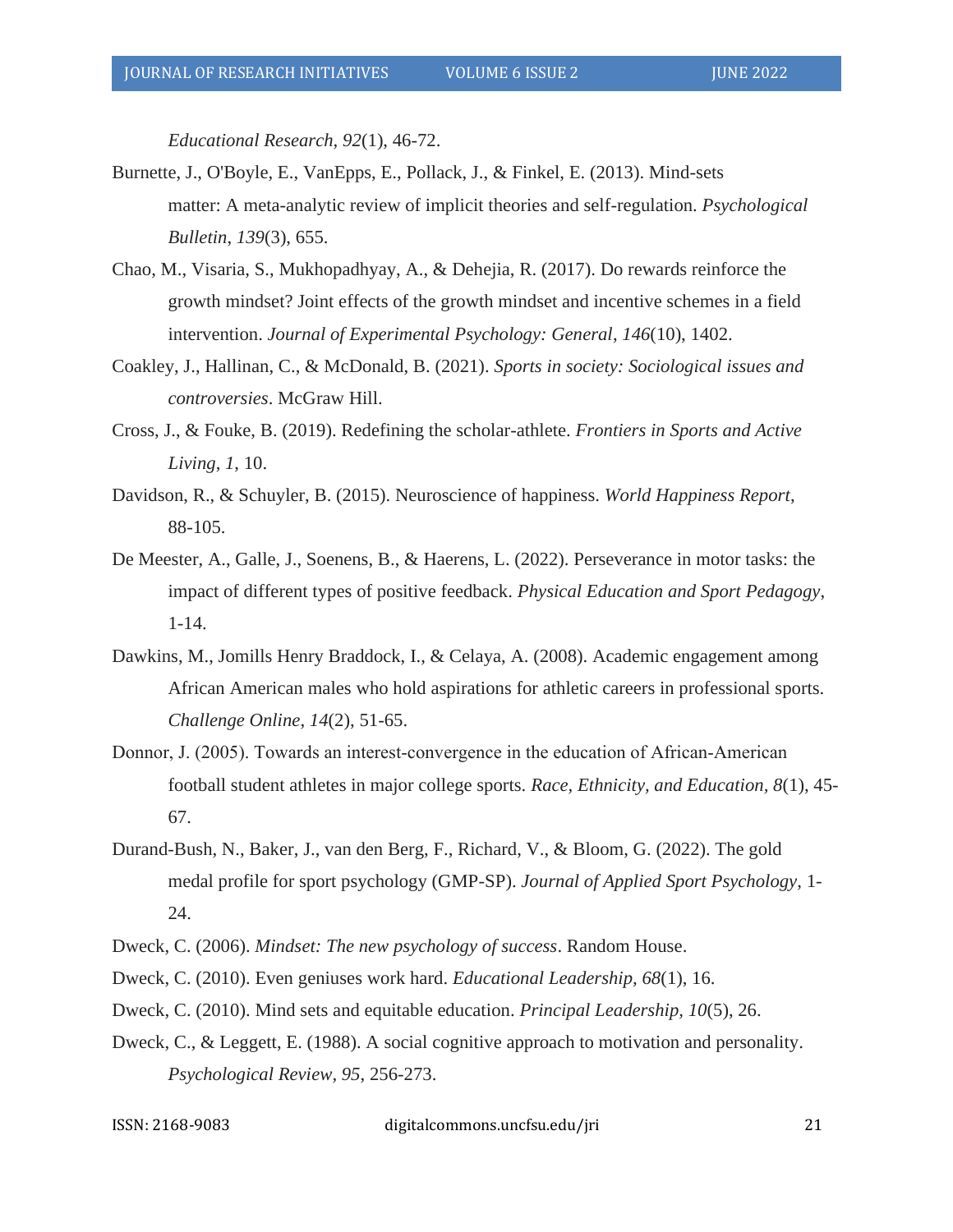- Evans, M., & Finn, S. (2017) *Company athletics: Developing leaders of moral and social character*. Master Teacher Program Dan Furlong MA, CSCS United States Military Academy.
- Ewald, K., & Jiobu, R. (1985). Explaining positive deviance: Becker's model and the case of runners and bodybuilders. *Sociology of Sport Journal*, *2*(2), 144-156.
- Fang, T., & Liu, F. (2022). A review on perfectionism. *Open Journal of Social Sciences, 10*(1), 355-364.
- Fusch, P., & Ness, L. (2015). Are we there yet? Data saturation in qualitative research. *The Qualitative Report*, *20*(9), 1408.
- Fusch, P., Fusch, G., & Ness, L. (2017). How to conduct a mini-ethnographic case study: A guide for novice researchers. *The Qualitative Report*, *22*(3), 923.
- Gayles, J., & Hu, S. (2009). The influence of student engagement and sport participation on college outcomes among division I student athletes. *The Journal of Higher Education, 80*(3), 315-333.
- Golby, J., & Wood, P. (2016). The effects of psychological skills training on mental toughness and psychological well-being of student-athletes. *Psychology*, *7*(06), 901.
- Gollwitzer, P., & Keller, L. (2016). Mindset theory. *Encyclopedia of Personality and Individual Differences*, 1-8.
- Good, C., Aronson, J., & Inzlicht, M. (2003). Improving adolescents' standardized test performance: An intervention to reduce the effects of stereotype threat. *Journal of Applied Developmental Psychology*, *24*(6), 645-662.
- Gould, D., Dieffenbach, K., & Moffett, A. (2002). Psychological characteristics and their development in Olympic champions. *Journal of Applied Sport Psychology*, *14*(3), 172- 204.
- Gupta, S., & McCarthy, P. (2021). Sporting resilience during COVID-19: What is the nature of this adversity and how are competitive elite athletes adapting? *Frontiers in Psychology, 12*, 374.
- Haimovitz, K., & Dweck, C. (2017). The origins of children's growth and fixed mindsets: New research and a new proposal. *Child Development, 88*(6), 1849-1859.
- Han, C. (2022). Structural relations among achievement goals, perceptions of classroom goals,

ISSN: 2168-9083 digitalcommons.uncfsu.edu/jri 22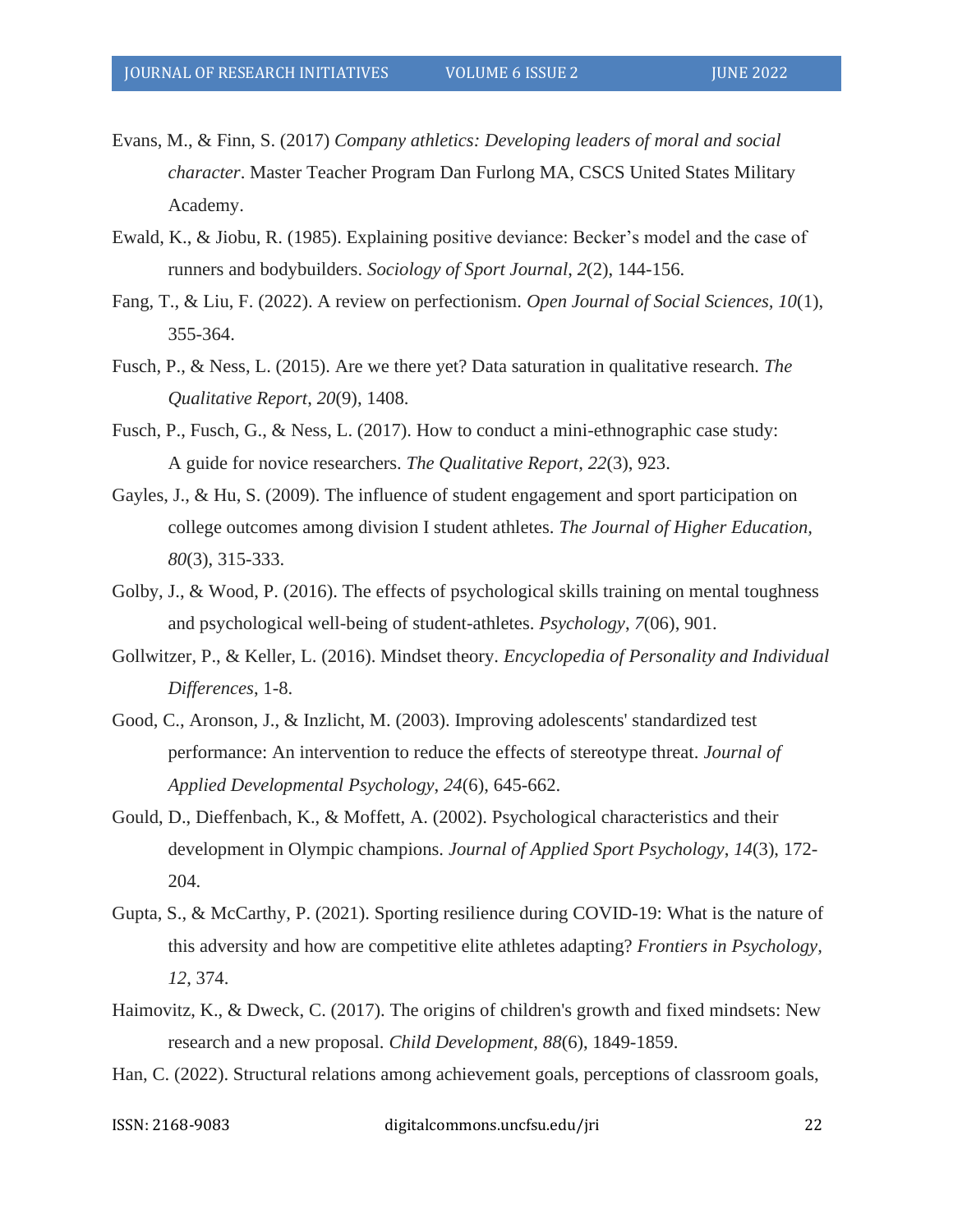and grit. *Current Psychology*, 1-11.

- Harrison, K., & Lawrence, S. (2004). Female and male student athletes' perceptions of career transition in sport and higher education: A visual elicitation and qualitative assessment. *Journal of Vocational Education and Training*, *56*(4), 485-506.
- Hattie, J., & Timperley, H. (2007). The power of feedback. *Review of Educational Research, 77*(1), 81-112.
- Heitmann, S., Grund, A., Fries, S., Berthold, K., & Roelle, J. (2022). The quizzing effect depends on hope of success and can be optimized by cognitive load-based adaptation. *Learning and Instruction, 77*, 101526.
- Hochanadel, A., & Finamore, D. (2015). Fixed and growth mindset in education and how grit helps students persist in the face of adversity. *Journal of International Education Research), 11*(1), 47-50.
- Hong, H., & Coffee, P. (2018). A psycho-educational curriculum for sport career transition practitioners: Development and evaluation. *European Sport Management Quarterly, 18*(3), 287-306.
- Hwang, S. (2008). Utilizing qualitative data analysis software: A review of Atlas. ti. *Social Science Computer Review, 26*(4), 519-527.
- Ikeda, K. (2022). How beliefs explain the effect of achievement goals on judgments of learning. *Metacognition and Learning*, 1-32.
- Jang, D., Ahn, J., & Kwon, S. (2020). Relationships between implicit beliefs and mental toughness: The role of implicit beliefs of adolescent football players and their coaches. *Journal of Physical Education and Sport, 20*(1), 156-163.
- Joshi, R., Hadley, D., Nuthikattu, S., Fok, S., Goldbloom-Helzner, L., & Curtis, M. (2022). Concept mapping as a metacognition tool in a problem-solving-based BME course during in-person and online instruction. *Biomedical Engineering Education*, 1-23.
- Jowett, N., & Spray, C. (2013). British Olympic hopefuls: The antecedents and consequences of implicit ability beliefs in elite track and field athletes. *Psychology of Sport and Exercise*, *14*(2), 145-153.
- Kaplan, A., & Maehr, M. (2007). The contributions and prospects of goal orientation theory. *Educational Psychology Review*, *19*(2), 141-184.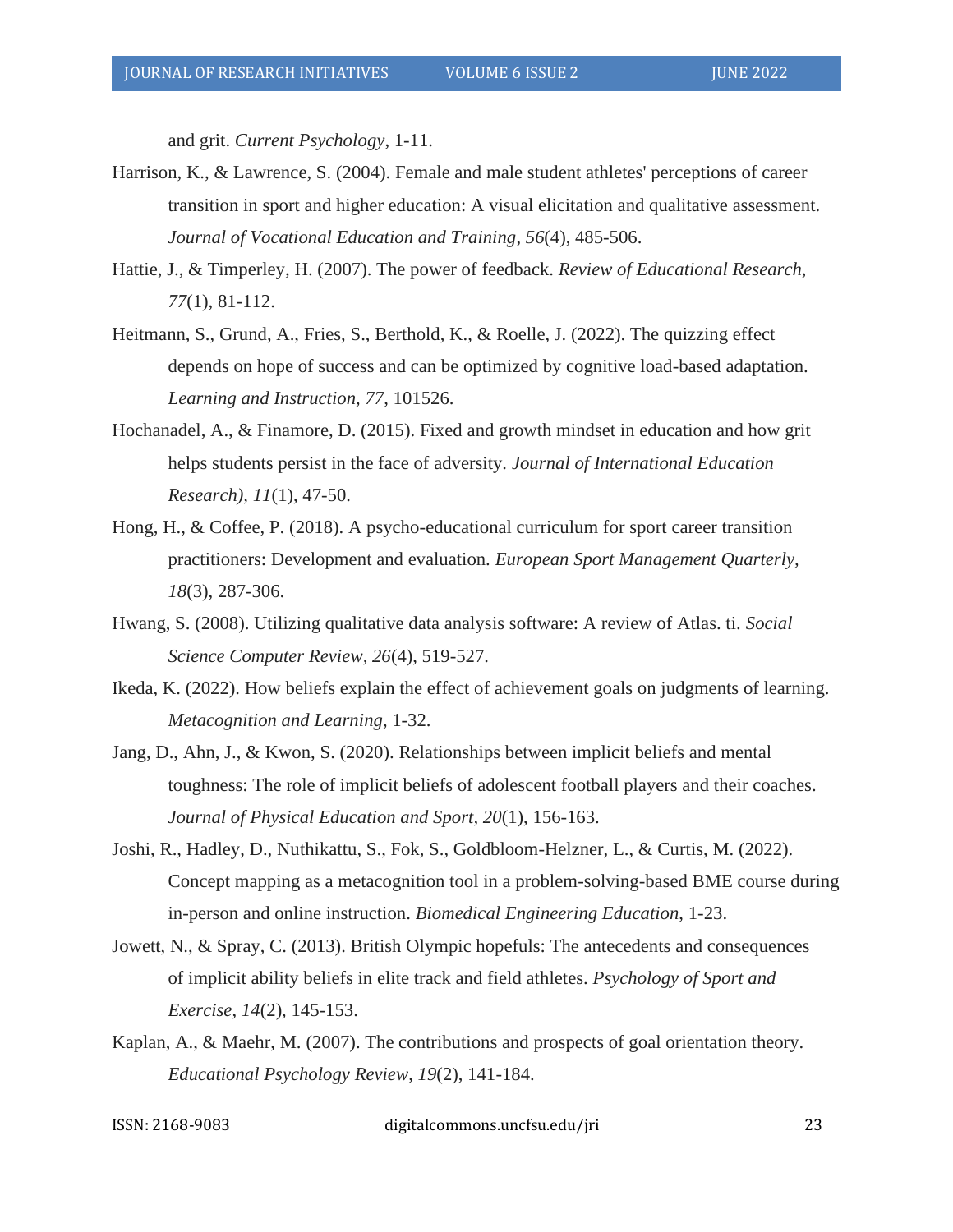Kroeper, K., Fried, A., & Murphy, M. (2022). Towards fostering growth mindset classrooms: Identifying teaching behaviors that signal instructors' fixed and growth mindsets beliefs to students. *Social Psychology of Education*, 1-28.

- Lin, T. (2021). Exploring the differences in Taiwanese university students' online learning task value, goal orientation, and self-efficacy before and after the COVID-19 outbreak. *The Asia-Pacific Education Researcher, 30(*3), 191-203.
- Maksum, A. (2014). National mental model and competitiveness: Transformation toward achieving and progressive behavior. *Anima, Indonesian Psychology Journal*, *29*(2), 63- 73.
- Marheni, E., Purnomo, E., & Cahyani, F. (2019). The role of motivation in increasing achievement: Perspective sports psychology. In *2nd International Conference on Sports Sciences and Health 2018*. Atlantis Press.
- Martin, J., Estep, A., Tozcko, M., Hartzel, B., & Boolani, A. (2022). Relationships between grit and lifestyle factors in undergraduate college students during the COVID-19 pandemic. *Journal of American College Health*, 1-9.
- Mays, N., & Pope, C. (1995). Qualitative research: rigour and qualitative research. *Bmj*, *311*(6997), 109-112.
- McGuire, S. (2015). *Teach students how to learn: Strategies you can incorporate into any course to improve student metacognition, study skills, and motivation*. Stylus Publishing, LLC.
- Meekins, E. (2018). *Ball is life: Black male student-athletes narrate their division I experiences* (Doctoral dissertation, Loyola Marymount University).
- Miller, P., & Kerr, G. (2002). The athletic, academic and social experiences of intercollegiate student-athletes. *Journal of Sport Behavior*, *25*(4), 346.
- Morgan, W. (1980). The trait psychology controversy. *Research Quarterly for Exercise and Sport*, *51*(1), 50-76.
- Mueller, C., & Dweck, C. (1998). Praise for intelligence can undermine children's motivation and performance. *Journal of Personality and Social Psychology, 75*(1), 33.
- Murray, T., & Chuan, V. (2020). *The Ethics of sports technologies and human enhancement*. Routledge.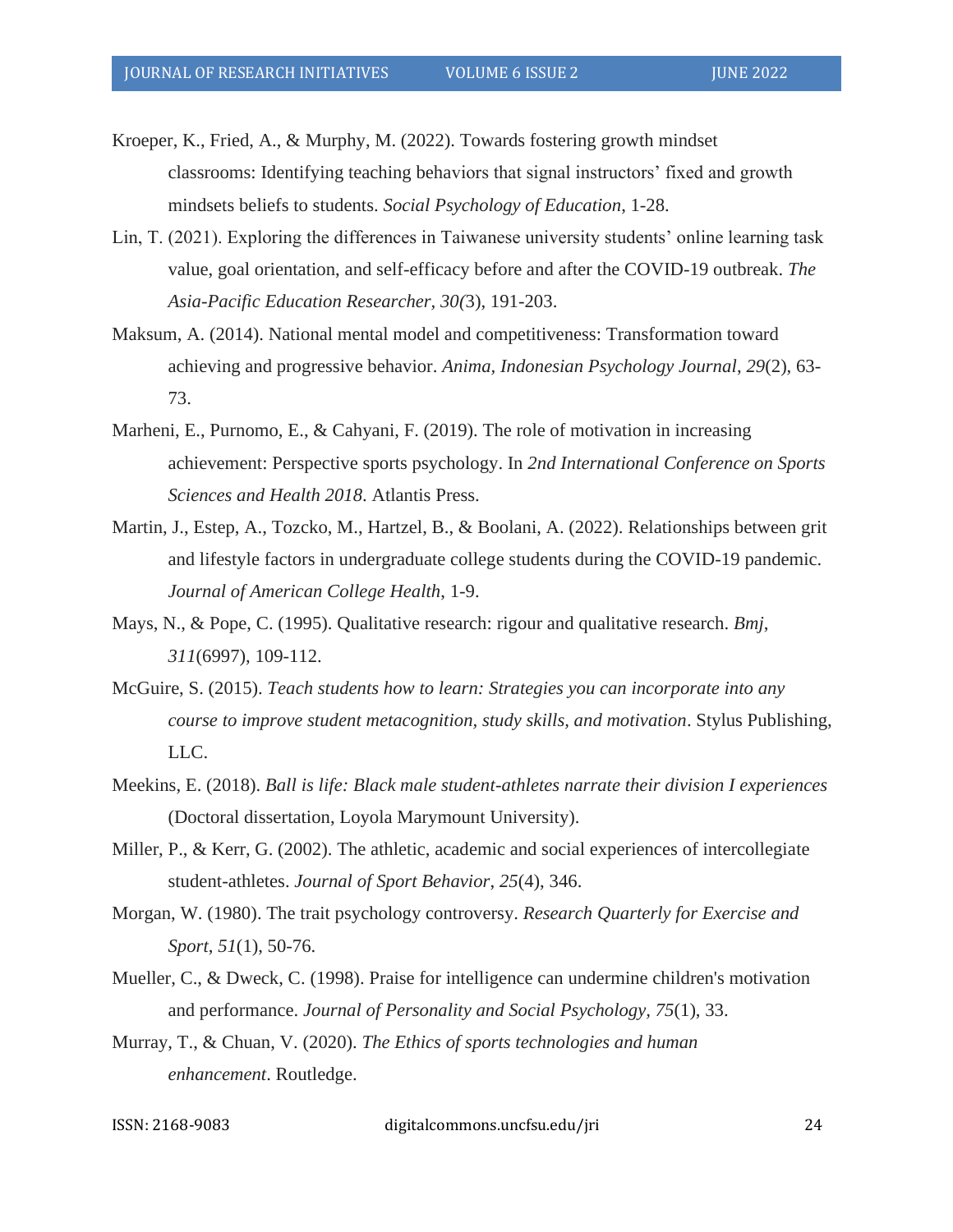- Nowicki, A. (2017). *United States Marine Corps basic reconnaissance course: predictors of success*. Naval Postgraduate School.
- Ofoegbu, E., Gaston-Gayles, J., & Weight, E. (2022). "More than an athlete": How Black student-athletes use navigational capital to transition to life after sport. *Journal for the Study of Sports and Athletes in Education, 16*(1), 23-44.
- Paunesku, D., Walton, G., Romero, C., Smith, E., Yeager, D., & Dweck, C. (2015). Mind-set interventions are a scalable treatment for academic underachievement. *Psychological Science*, *26*(6), 784-793.
- Rattan, A., Savani, K., Chugh, D., & Dweck, C. (2015). Leveraging mindsets to promote academic achievement: Policy recommendations. *Perspectives on Psychological Science*, *10*(6), 721-726.
- Rutledge, M. (2017). Leaders yearning for excellence: How motivation and selfdetermination benefits a diverse group of student athletes. *Journal of Research Initiatives*, *2*(3), 9.
- Rutledge, M. (2019). Understanding the importance of intrinsic motivation: An analysis of intrinsic motivation and positive student athlete experience integration. *Research Issues in Contemporary Education, 4*(1), 45-62.
- Rutledge, M. (2020). Understanding holistic development in Black American male student-athletes through educational models. *Negro Educational Review*, *71*.
- Ryska, T. (2001). The impact of acculturation on sport motivation among Mexican American adolescent athletes. *Psychological Record*, *51*(4), 533-548.
- Sabarwal, S., Abu-Jawdeh, M., & Kapoor, R. (2022). Teacher beliefs: why they matter and what they are. *The World Bank Research Observer, 37*(1), 73-106.
- Sahagun, M., Moser, R., Shomaker, J., & Fortier, J. (2021). Developing a growth-mindset pedagogy for higher education and testing its efficacy. *Social Sciences & Humanities Open, 4*(1), 100168.
- Sangasubana, N. (2011). How to conduct ethnographic research. *Qualitative Report*, *16*(2), 567- 573.
- Simons, H., Van Rheenen, D., & Covington, M. (1999). Academic motivation and the student athlete. *Journal of College Student Development*, *40*, 151-162.

ISSN: 2168-9083 digitalcommons.uncfsu.edu/jri 25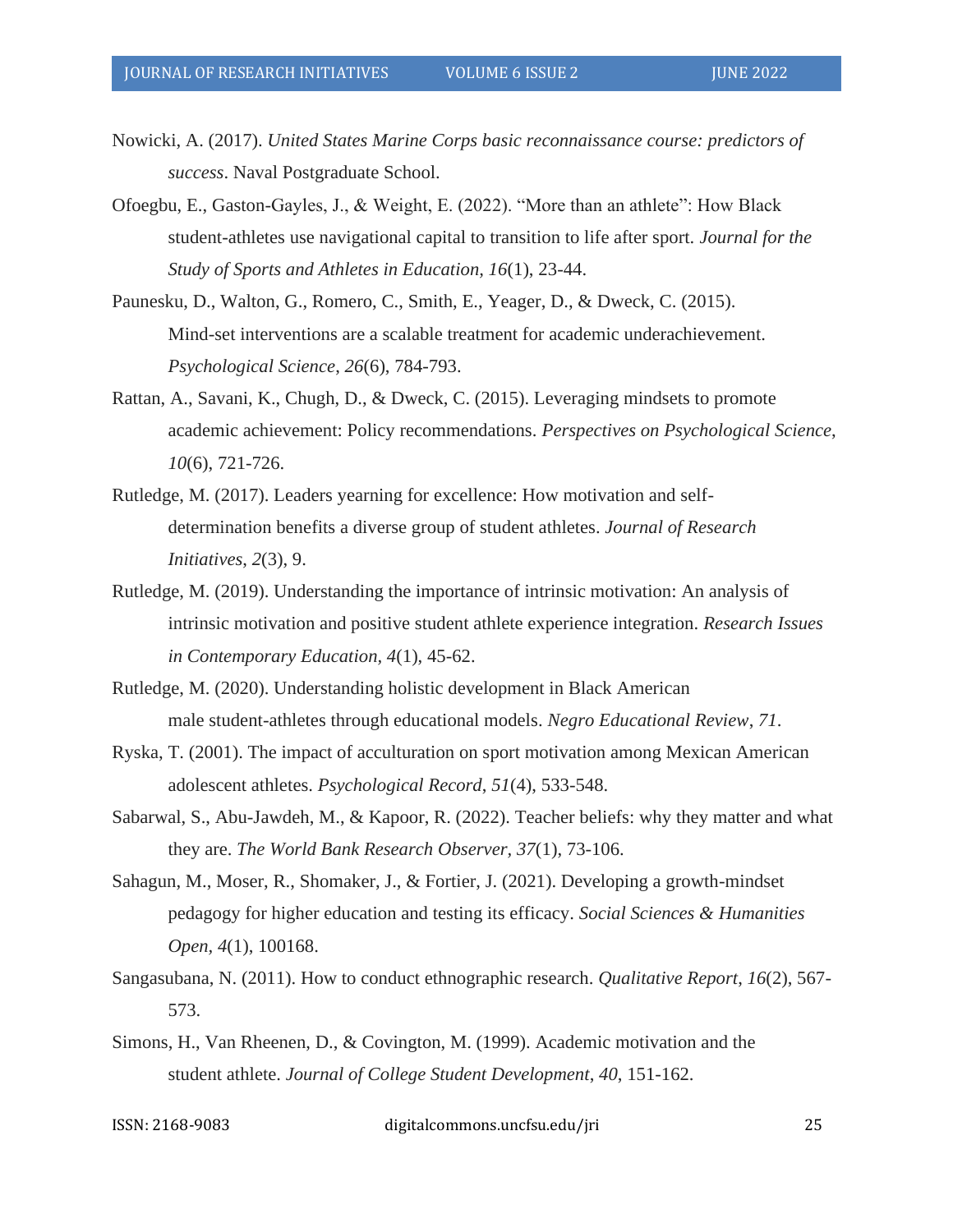- Shamim, S., Cang, S., & Yu, H. (2017). Supervisory orientation, employee goal orientation, and knowledge management among front line hotel employees. *International Journal of Hospitality Management*, *62*, 21-32.
- Turner, C. (2004). Voices of four African American and European American female principals and their leadership styles in a recognized urban school district. ezproxy.tamu.edu:2048/login?url=http://search.proquest.com/docview/30507648 3?accountid=7082. (305076483).
- Valenta, G. (2014). Breaking new ground in the philosophy of medicine and bioethics. *Journal of Medicine and Philosophy, 39*(4), 317-328.
- Vandewalle, D. (2012). A growth and fixed mindset exposition of the value of conceptual clarity. *Industrial and Organizational Psychology*, *5*(3), 301-305.
- Warkineh, T., Rogers, A., & Danki, T. (2018). Profiling adult literacy facilitators in development contexts: An ethnographic study in Ethiopia. *International Review of Education*, *64*(1), 9-30.
- Wei, L., Zhang, H., Liu, Z., & Ge, X. (2021). Goal completion moderates the association between immoral behavior and self-perceived authenticity. *Self and Identity*, 1-16.
- Yeager, D., Carroll, J., Buontempo, J., Cimpian, A., Woody, S., Crosnoe, R., & Dweck, C. (2022). Teacher mindsets help explain where a growth-mindset intervention does and doesn't work. *Psychological Science, 33*(1), 18-32.
- Yeager, D., & Dweck, C. (2012). Mindsets that promote resilience: When students believe that personal characteristics can be developed. *Educational psychologist*, *47*(4), 302-314.
- Yik, B., Raker, J., Apkarian, N., Stains, M., Henderson, C., Dancy, M., & Johnson, E. (2022). Evaluating the impact of malleable factors on percent time lecturing in gateway chemistry, mathematics, and physics courses. *International Journal of STEM Education, 9*(1), 1-23.
- Yu, J., Kreijkes, P., & Salmela-Aro, K. (2022). Students' growth mindset: Relation to teacher beliefs, teaching practices, and school climate. *Learning and Instruction, 80*, 101616.
- Yuan, F. (2021). *On thinking of power: A research on mindset about power and well-being among business leaders in China high-tech industry* (Doctoral dissertation, University of Pennsylvania).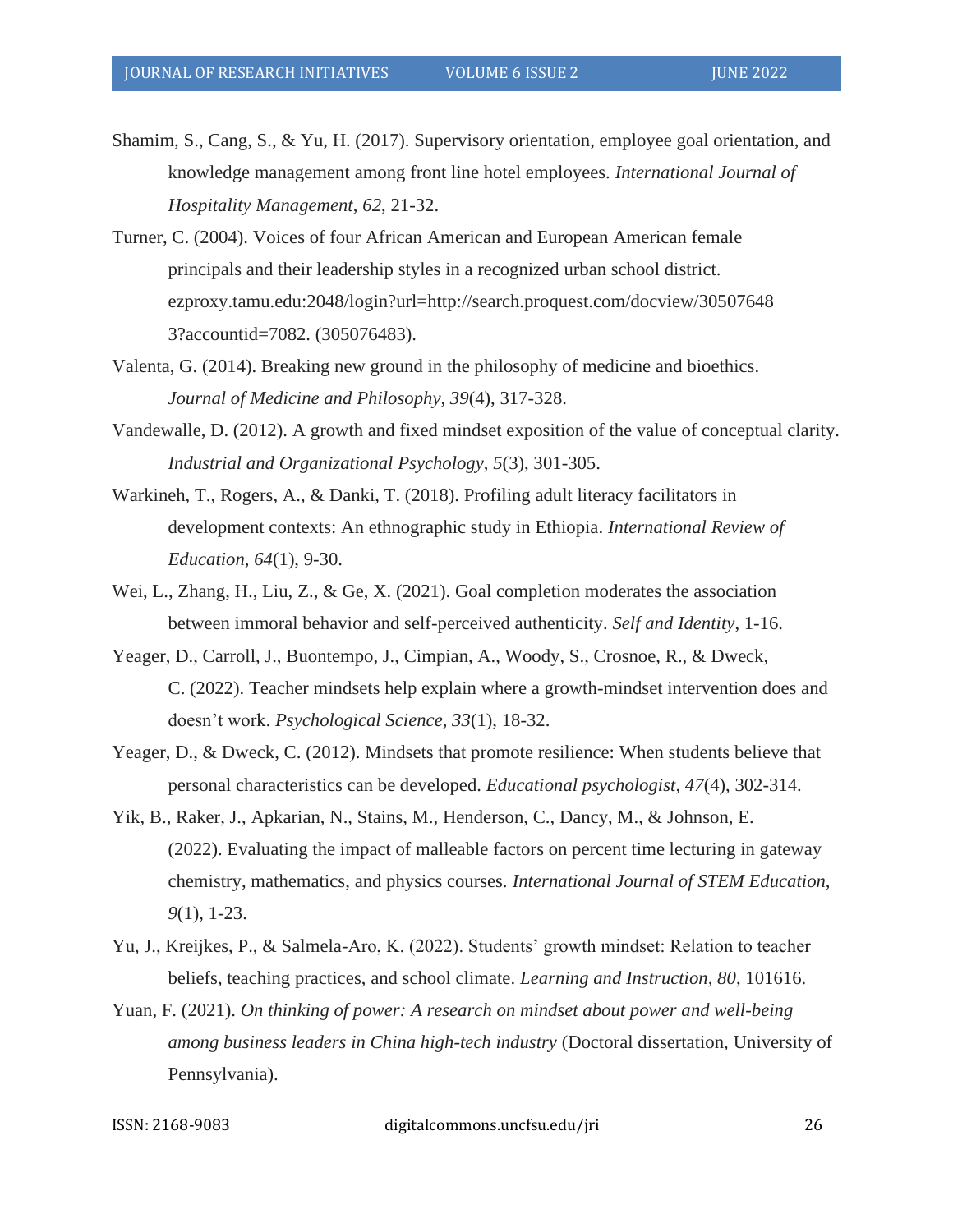## **Figures and Tables**

Figure 1.1

*Criteria for Participant Collection*

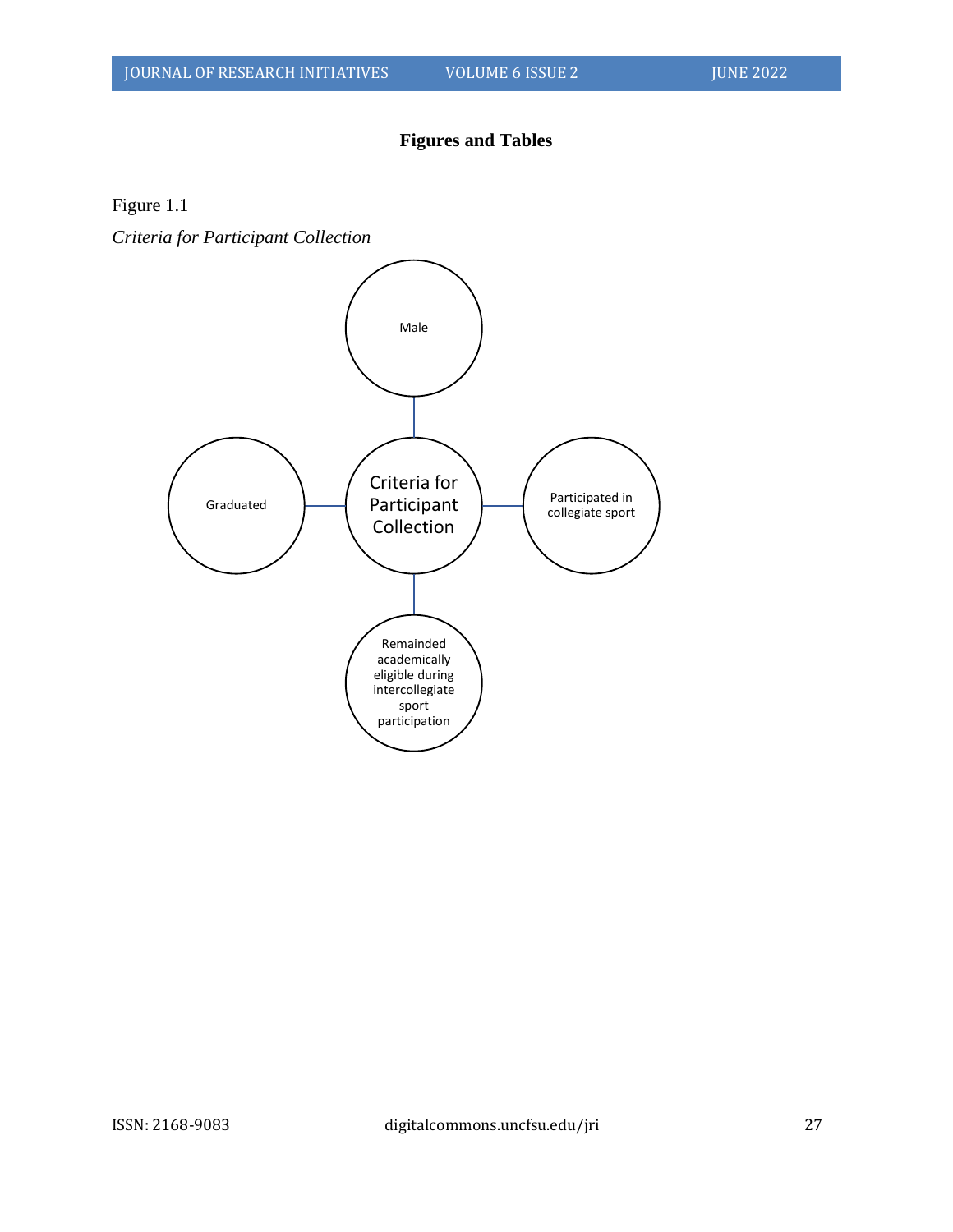# **Table 1**

*Background of Participants* 

| <b>Name</b>        | Age | <b>Parental</b>   | <b>High</b>        | <b>College</b> | Undergraduate   | <b>Current</b>    |
|--------------------|-----|-------------------|--------------------|----------------|-----------------|-------------------|
|                    |     | <b>Background</b> | <b>School</b>      | <b>Sport</b>   | Degree/Graduate | <b>Profession</b> |
|                    |     |                   |                    |                | <b>Degree</b>   |                   |
| <b>Warrick</b>     | 30  | Single            | City of            | Football       | <b>BA/JD</b>    | Attorney          |
| Lewis              |     | mother            | Champions          |                |                 |                   |
| <b>Najee James</b> | 29  | Mother and        | Funky              | Football       | <b>BS/MS</b>    | Musician          |
|                    |     | father            | Town               |                |                 |                   |
| <b>Nico Porter</b> | 32  | Grandparents      | Texas              | Football       | MS/M.Ed.        | Principal         |
|                    |     |                   | Tradition          |                |                 |                   |
| <b>JaNorris</b>    | 25  | Mother and        | <b>Texas Speed</b> | Track          | <b>BS/MBA</b>   | Accountant        |
| <b>Mason</b>       |     | father            |                    |                |                 |                   |
|                    |     |                   |                    |                |                 |                   |